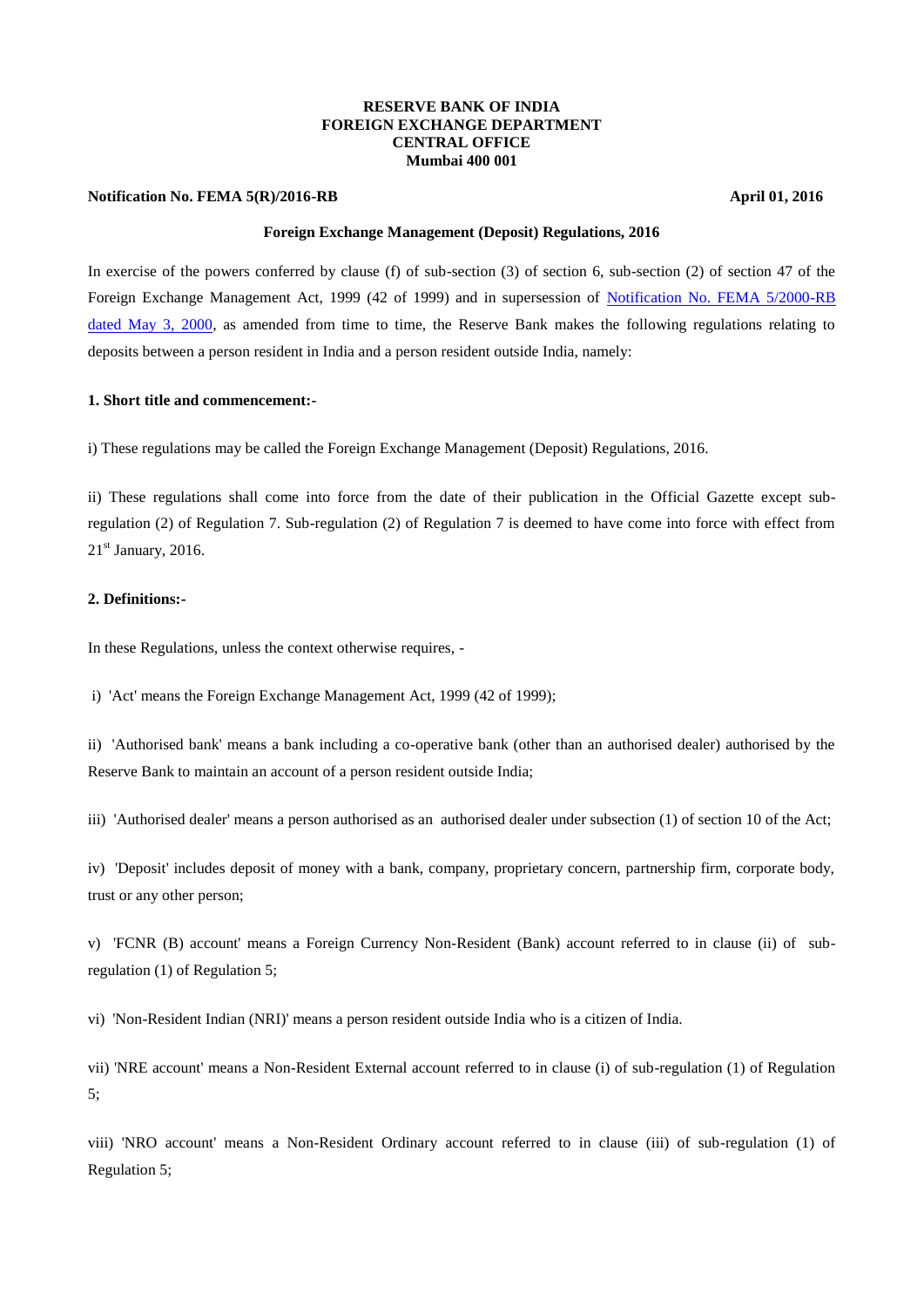ix) 'Permissible currency' means a foreign currency which is freely convertible;

x) 'Person of Indian Origin (PIO)' means a person resident outside India who is a citizen of any country other than Bangladesh or Pakistan or such other country as may be specified by the Central Government, satisfying the following conditions:

a) Who was a citizen of India by virtue of the Constitution of India or the Citizenship Act, 1955 (57 of 1955); or

b) Who belonged to a territory that became part of India after the 15th day of August, 1947; or

c) Who is a child or a grandchild or a great grandchild of a citizen of India or of a person referred to in clause (a) or (b); or

d) Who is a spouse of foreign origin of a citizen of India or spouse of foreign origin of a person referred to in clause (a) or (b) or (c)

Explanation: for the purpose of this sub-regulation, the expression 'Person of Indian Origin' includes an 'Overseas Citizen of India' cardholder within the meaning of Section 7(A) of the Citizenship Act, 1955.

xi) 'Schedule' means schedule to these Regulations;

xii) 'SNRR account' means a Special Non-Resident Rupee account referred to in sub-regulation (4) of Regulation 5;

xiii) The words and expressions used but not defined in these Regulations shall have the same meanings respectively assigned to them in the Act.

### **3. Restrictions on deposits between a person resident in India and a person resident outside India:-**

Save as otherwise provided in the Act or Regulations or in rules, directions and orders made or issued under the Act, no person resident in India shall accept any deposit from, or make any deposit with, a person resident outside India:

Provided that the Reserve Bank may, on an application made to it and on being satisfied that it is necessary so to do, allow a person resident in India to accept or make deposit from or with a person resident outside India.

# **4. Exemptions:-**

Nothing contained in these Regulations shall apply to the following:

1) Deposits held in rupee accounts maintained by foreign diplomatic missions and diplomatic personnel and their family members in India with an authorised dealer.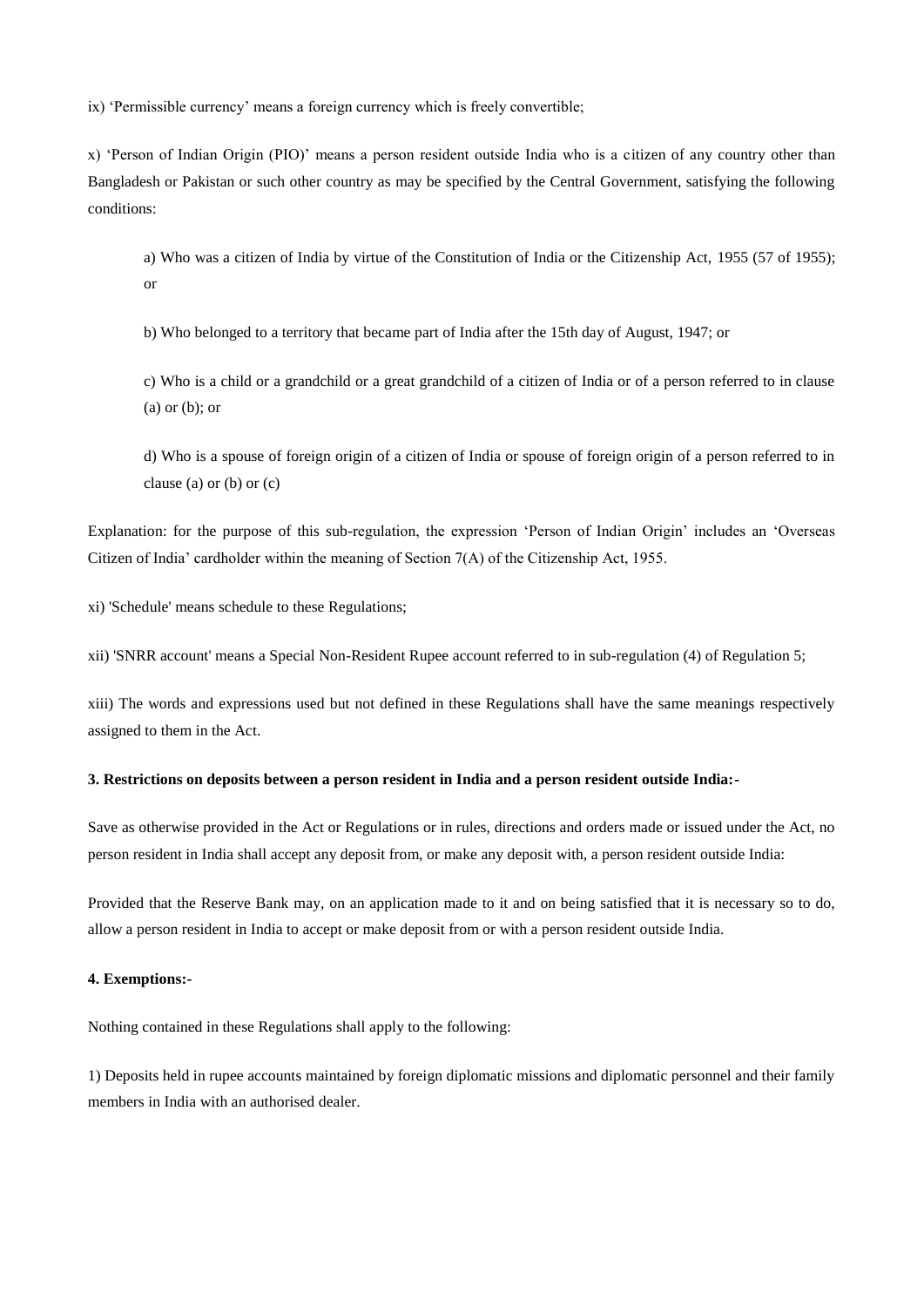2) Deposits held by diplomatic missions and diplomatic personnel in special rupee accounts namely Diplomatic Bond Stores Account to facilitate purchases of bonded stocks from firms and companies who have been granted special facilities by customs authorities for import of stores into bond, subject to following conditions:

a) Credits to the account shall be only by way of proceeds of inward remittances received from outside India through banking channels or by a transfer from a foreign currency account in India of the account holder maintained with an authorised dealer in accordance with clause 3 of this Regulation ;

b) All cheque leaves issued to the account holder shall be superscribed as "Diplomatic Bond Stores Account No.";

c) Debits to the accounts shall be for local disbursements, or for payments for purchases of bonded stocks to firms and companies who have been granted special facilities by customs authorities for import of stores into bond;

d) The funds in the account may be repatriated outside India without the approval of Reserve Bank.

3) Deposits held in accounts maintained in foreign currency by diplomatic missions, diplomatic personnel and nondiplomatic staff, who are the nationals of the concerned foreign countries and hold official passport of foreign embassies in India subject to the following conditions:

a) Credits to the account shall be only by way of:-

(i) proceeds of inward remittances received from outside India through banking channels; and

(ii) transfer of funds, from the rupee account of the diplomatic mission in India, which are collected in India as visa fees and credited to such account;

b) Funds held in such account if converted in rupees shall not be converted back into foreign currency;

c) The account may be held in the form of current or term deposit account, and in the case of diplomatic personnel and non-diplomatic staff, may also be held in the form of savings account;

d) The rate of interest on savings or term deposits shall be such as may be determined by the authorised dealer maintaining the account;

e) The funds in the account may be repatriated outside India without the approval of Reserve Bank.

4) Deposits held in accounts maintained in rupees with an authorised dealer by persons resident in Nepal and Bhutan.

5) Deposits held in accounts maintained with an authorised dealer by any multilateral organization and its subsidiary/ affiliate bodies and officials in India of such multilateral organisations, of which India is a member nation.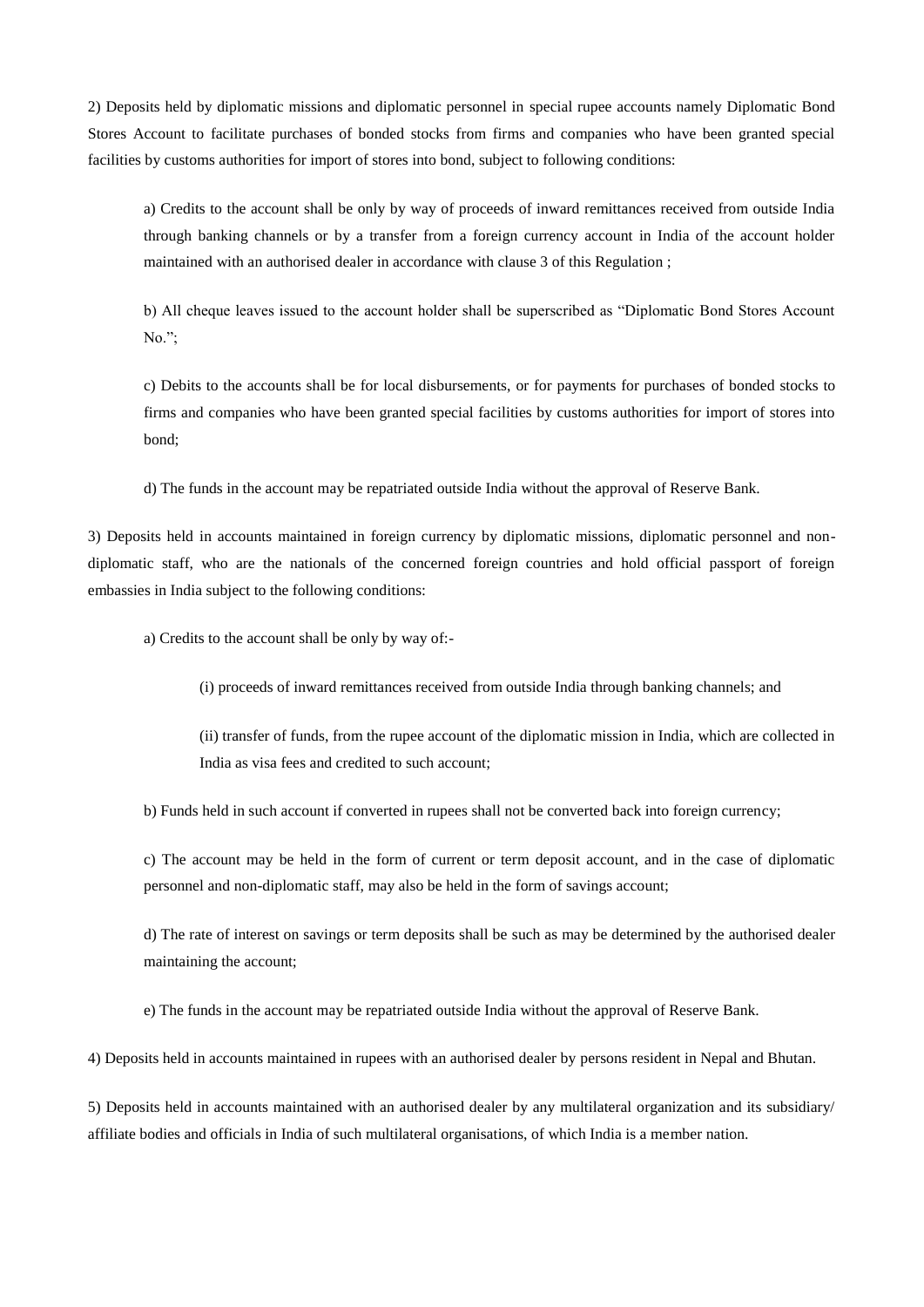#### **5. Acceptance of deposits by an authorised dealer/ authorised bank from persons resident outside India:-**

1) An authorised dealer in India may accept deposit

i) under the Non-Resident (External) Account Scheme (NRE account), specified in Schedule 1, from a nonresident Indian;

ii) under the Foreign Currency (Non-Resident) Account Banks Scheme, (FCNR(B) account), specified in Schedule 2, from a non-resident Indian;

iii) under the Non-Resident (Ordinary) Account Scheme, (NRO account), specified in Schedule 3, from any person resident outside India;

2) Without prejudice to sub-regulation (1), deposits under NRE and NRO Account Schemes referred to in clauses (i) and (iii) of that sub-regulation, may also be accepted by an authorised bank, in accordance with the provisions contained in the respective Schedules, subject to the conditions prescribed by Reserve Bank in this regard.

3) Without prejudice to sub-regulation (1), deposits under FCNR(B) Account Schemes referred to in clause (ii) of that sub-regulation, may also be accepted by a Regional Rural Bank, in accordance with the provisions contained in the Schedule, subject to the conditions prescribed by Reserve Bank in this regard.

4) Any person resident outside India having a business interest in India may open, hold and maintain with an authorised dealer in India, a Special Non-Resident Rupee Account (SNRR account), specified in Schedule 4.

5) Resident or non-resident acquirers may, subject to the terms and conditions specified in Schedule 5, open, hold and maintain Escrow Account with Authorised Dealers in India

#### **6. Acceptance of deposits by persons other than authorised dealer/ authorised bank**:-

1) A company registered under Companies Act, 2013 or a body corporate created under an Act of Parliament or State Legislature shall not accept deposits on repatriation basis from a non-resident Indian or a person of Indian origin. The company may, however, renew the deposits which had been accepted on repatriation basis from an NRI or a PIO subject to terms and conditions mentioned in Schedule 6.

2) A company registered under Companies Act, 2013 or a body corporate, a proprietary concern or a firm in India may accept deposits from a non-resident Indian or a person of Indian origin on non-repatriation basis, subject to the terms and conditions mentioned in Schedule 7.

3) An Indian company may accept deposits by issue of Commercial Paper to a non-resident Indian or a person of Indian origin or a foreign portfolio investor registered with the Securities and Exchange Board of India subject to the following conditions, namely: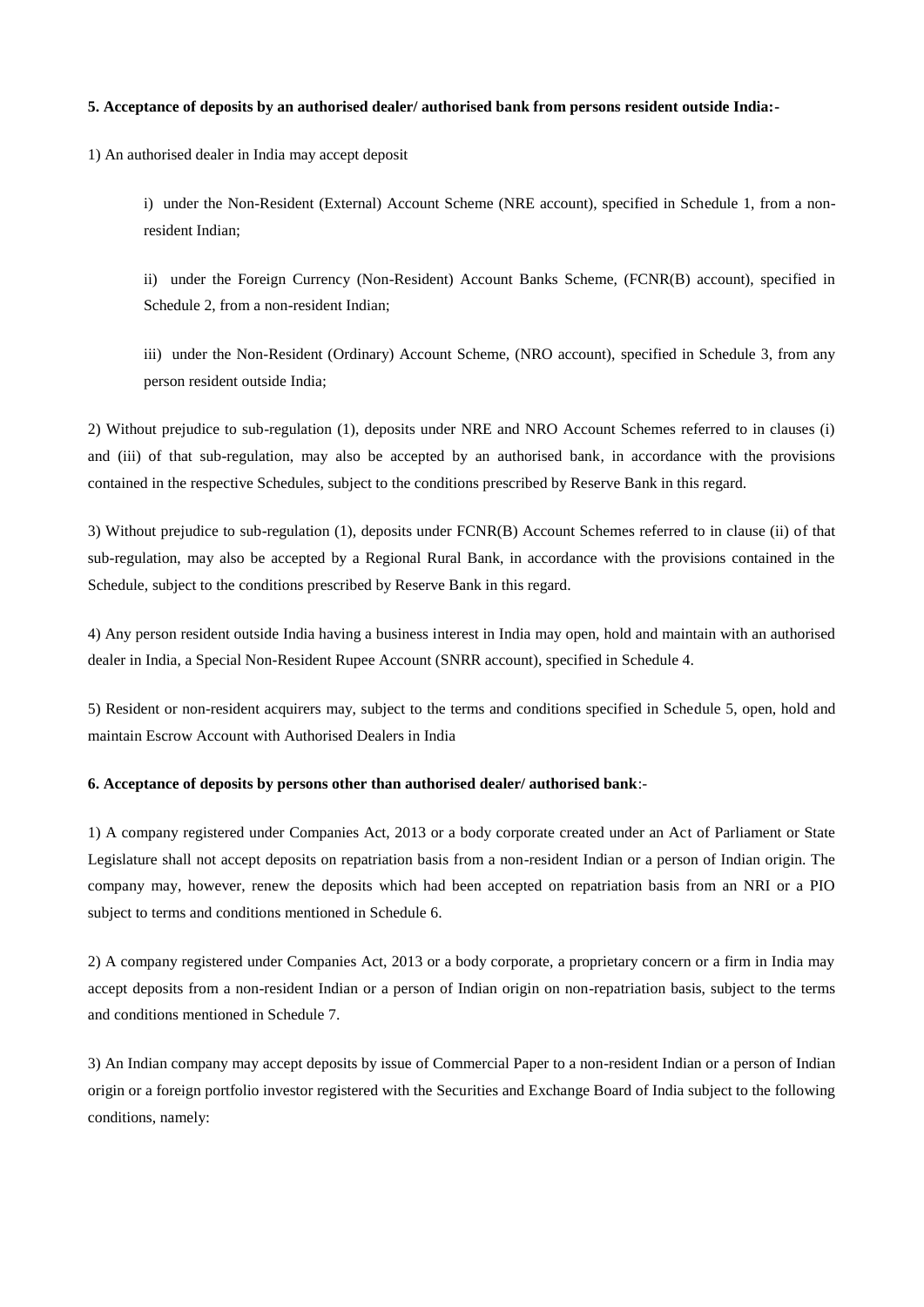a) the issue is in due compliance with the Non-Banking Companies (Acceptance of Deposits through Commercial Paper) Directions, 1989 issued by the Reserve Bank as also any other law, rule, directions, orders issued by the Government or any other regulatory authority, in regard to acceptance of deposits by issue of Commercial Paper;

b) payment for issue of Commercial Paper is received by the issuing company by inward remittance from outside India through banking channels or out of funds held in a deposit account maintained by a Non-Resident Indian or a Person of Indian Origin in accordance with the Regulations made by Reserve Bank in that regard;

c) the amount invested in Commercial Paper shall not be eligible for repatriation outside India; and

d) the Commercial Paper shall not be transferable.

#### **7. Other deposits made or held by authorised dealer:-**

1) A deposit made by an authorised dealer with its branch, head office or correspondent outside India, and a deposit made by a branch or correspondent outside India of an authorised dealer, and held in its books in India, shall be governed by the directions issued by the Reserve Bank in this regard from time to time.

2) A shipping or airline company incorporated outside India, may open, hold and maintain a Foreign Currency Account with an authorized dealer for meeting the local expenses in India of such airline or shipping company:

Provided that the credits to such accounts are only by way of freight or passage fare collections in India or by inward remittances through banking channels from its office outside India.

3) An authorised dealer in India, may subject to the directions issued by the Reserve Bank, allow unincorporated joint ventures (UJV) of foreign companies/ entities, with Indian entities, executing a contract in India, to open and maintain non-interest bearing foreign currency account and a SNRR account as specified in schedule 4 for the purpose of undertaking transactions in the ordinary course of its business. The debits and credits in these accounts shall be incidental to the business requirement of the UJV.

Provided that the tenure of the account is concurrent to the tenure of the contract/ period of operation of the UJV.

Provided further that all operations in the account shall be in accordance with the provisions of the Act or the rules or regulations made or the directions issued thereunder.

Note: Opening of accounts by companies/ entities of Pakistan/ Bangladesh ownership/ nationality would require the prior approval of the Reserve Bank

4) An authorised dealer in India, with the prior approval of Reserve Bank, may open an account expressed in foreign currency in the name of a person resident outside India for the purpose of adjustment of value of goods imported into India against the value of goods exported from India in terms of an arrangement voluntarily entered into by such person with a person resident in India.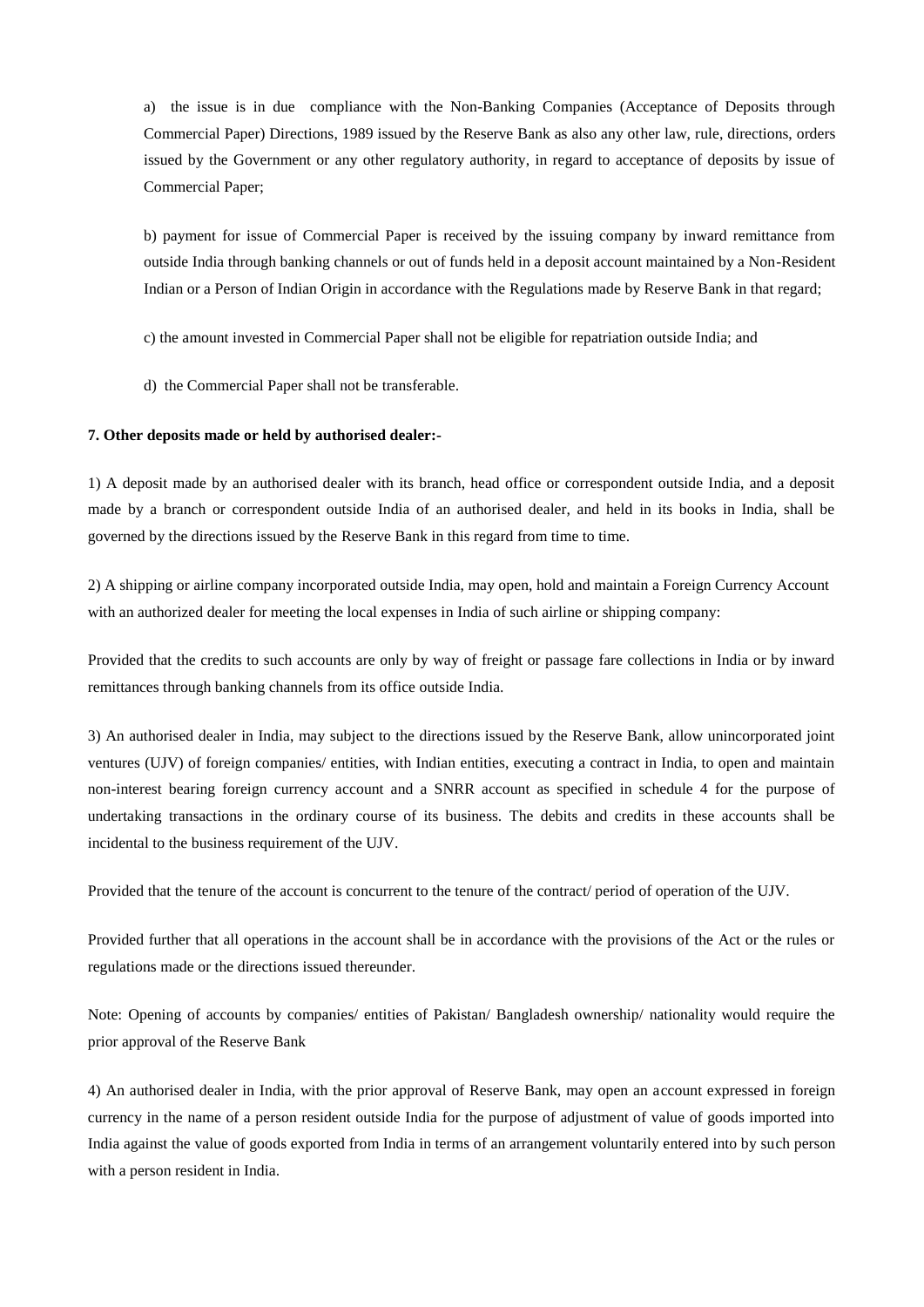# **8. Nomination:-**

Authorised dealers may provide nomination facility in respect of the deposits/ accounts in these regulations maintained by individual account holders.

> **(Shekhar Bhatnagar) Chief General Manager-in-charge**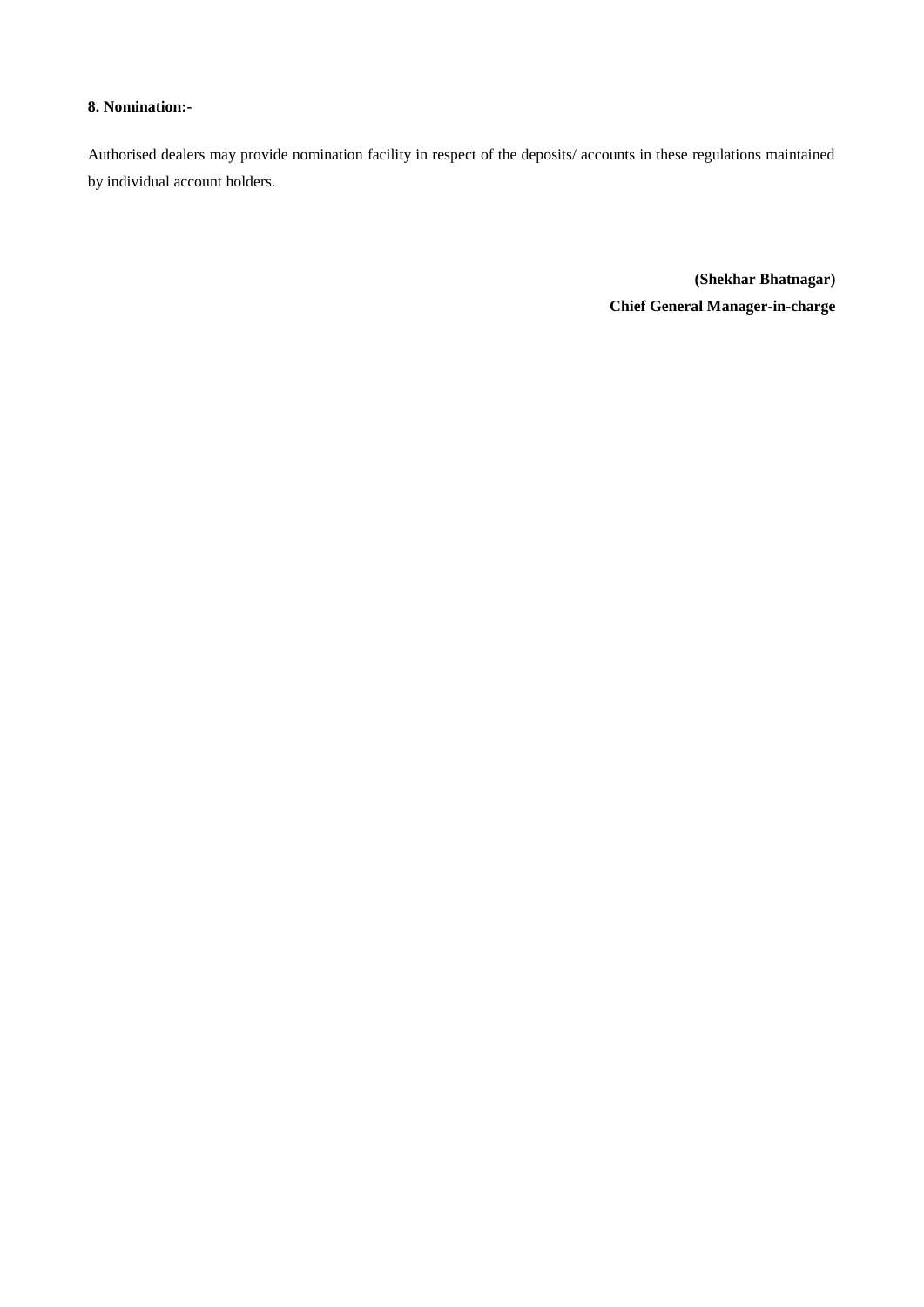### **[See Regulation 5(1) (i)]**

### **Non-Resident (External) Rupee Account Scheme – NRE Account**

### **1. Eligibility:**

Non-resident Indians (NRIs) and Person of Indian Origin (PIOs) are permitted to open and maintain these accounts with authorised dealers and with banks (including cooperative banks) authorised by the Reserve Bank to maintain such accounts.

The account should be opened by the non-resident account holder himself and not by the holder of the power of attorney in India.

#### **2. Types of accounts:**

The accounts may be maintained in any form, e.g. savings, current, recurring or fixed deposit account etc.

### **3. Permitted Credits:**

a) Proceeds of remittances to India in any permitted currency.

b) Proceeds of personal cheques drawn by the account holder on his foreign currency account and of travellers cheques, bank drafts payable in any permitted currency including instruments expressed in Indian rupees for which reimbursement will be received in foreign currency, deposited by the account holder in person during his temporary visit to India, provided the authorised dealer/ bank is satisfied that the account holder is still resident outside India, the travellers' cheques/ drafts are standing/ endorsed in the name of the account holder and in the case of travellers' cheques, they were issued outside India.

c) Proceeds of foreign currency/ bank notes tendered by account holder during his temporary visit to India, provided (i) the amount was declared on a Currency Declaration Form (CDF), where applicable, and (ii) the notes are tendered to the authorised dealer in person by the account holder himself and the authorised dealer is satisfied that account holder is a person resident outside India.

#### d) Transfers from other NRE/ FCNR (B) accounts.

e) Interest accruing on the funds held in the account.

f) Current income in India due to the account holder, subject to payment of applicable taxes in India

g) Maturity or sale proceeds of any permissible investment in India which was originally made by debit to the account holder's NRE/ FCNR (B) account or out of remittances received from outside India through banking channels.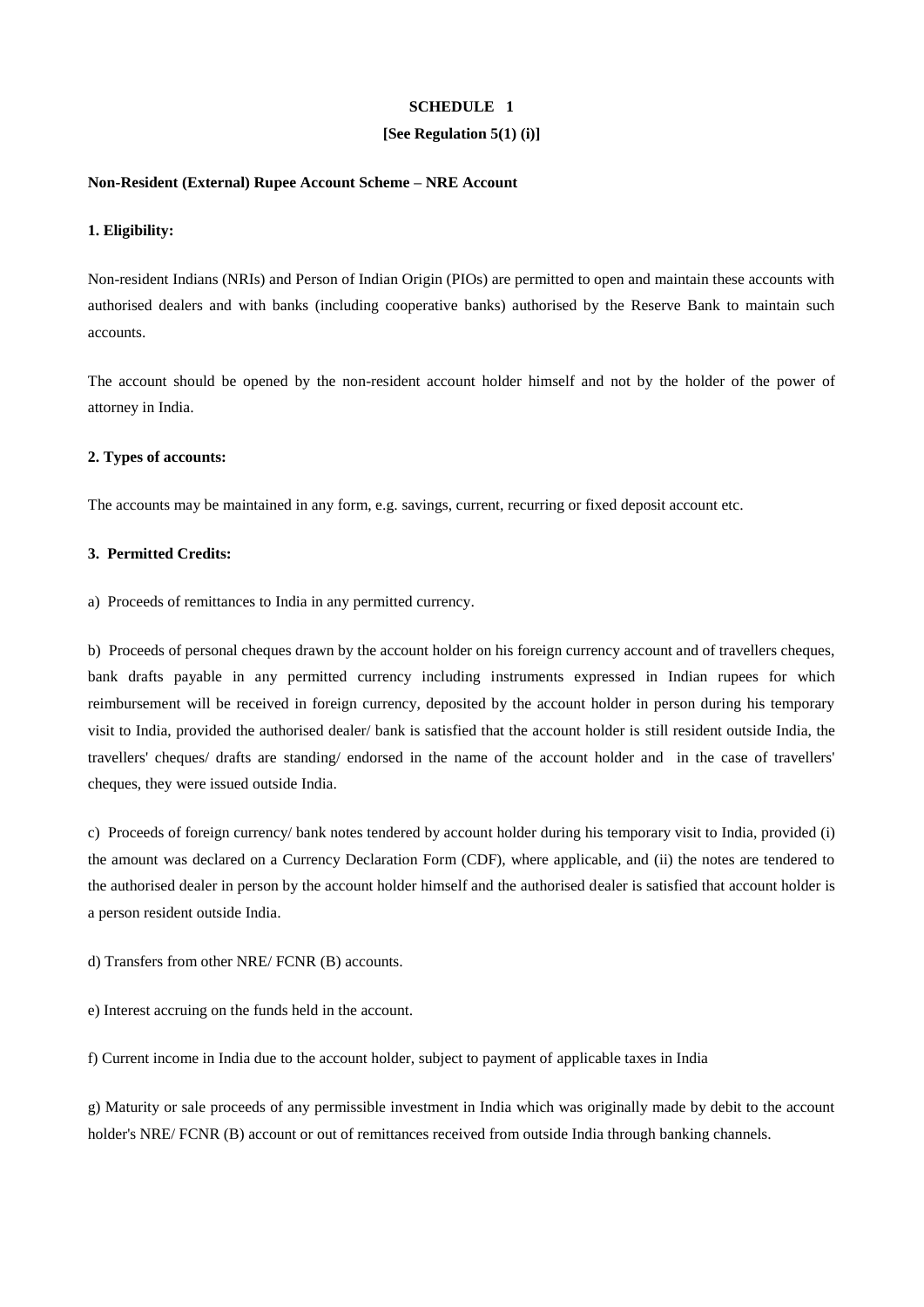Provided that the investment was made in accordance with the foreign exchange regulations in force at the time of making such investment.

h) Refund of share/ debenture subscriptions to new issues of Indian companies or portion thereof, if the amount of subscription was paid from the same account or from other NRE/ FCNR (B) account of the account holder or by remittance from outside India through banking channels.

i) Refund of application/ earnest money/ purchase consideration made by the house building agencies/ seller on account of non-allotment of flat/ plot/ cancellation of bookings / deals for purchase of residential/ commercial property, together with interest, if any (net of income tax payable thereon), provided the original payment was made out of NRE/ FCNR(B) account of the account holder or remittance from outside India through banking channels and the authorised dealer is satisfied about the genuineness of the transaction.

j) Any other credit if covered under general or special permission granted by Reserve Bank.

# **4. Permitted Debits:**

- a) Local disbursements.
- b) Remittances outside India.

c) Transfer to NRE/ FCNR (B) accounts of the account holder or any other person eligible to maintain such account.

d) Investment in shares/ securities/ commercial paper of an Indian company or for purchase of immovable property in India provided such investment/ purchase is covered by the regulations made, or the general/ special permission granted by the Reserve Bank.

e) Any other transaction if covered under general or special permission granted by the Reserve Bank.

# **5. Rate of Interest:**

Rate of interest applicable to these accounts shall be in accordance with the directions/ instructions issued by Reserve Bank from time to time

#### **6. Loans against security of funds held in the account:**

(1) To account holder: Authorised dealers and authorised banks maintaining such accounts are permitted to grant loans in India to the account holder subject to the following conditions:

(a) The loan shall be used for:

i) personal purposes or for carrying on business activities except for the purpose of relending or carrying on agricultural/ plantation activities or for investment in real estate business.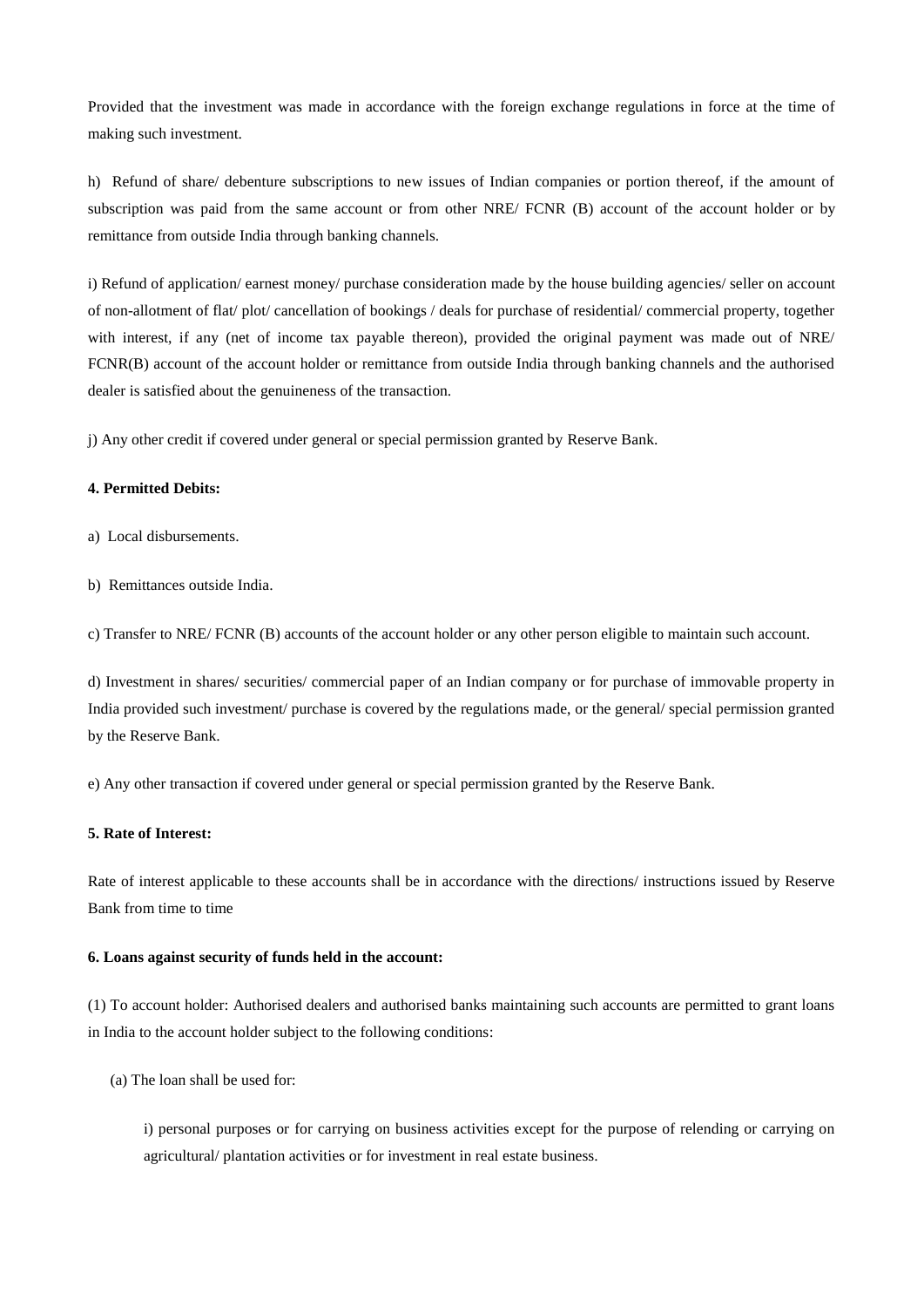ii) making direct investment in India on non-repatriation basis by way of contribution to the capital of Indian firms/ companies subject to the provisions of the relevant Regulations made under the Act

iii) acquiring flat/ house in India for his own residential use subject to the provisions of the relevant Regulations made under the Act

(b) Repayment shall be made either by adjustment of the deposit or by fresh inward remittances from outside India through banking channels or out of local rupee resources in the NRO account of the borrower.

(2) To third parties: Authorised dealers and authorised banks may grant loans to resident individuals/ firms/ companies in India against the collateral of fixed deposits held in NRE account subject to the following conditions:

i) The loan should be utilised for personal purposes or for carrying on business activities except for the purpose of relending or carrying on agricultural/ plantation activities or for investment in real estate business.

ii) There should be no direct or indirect foreign exchange consideration for the non-resident depositor agreeing to pledge his deposits to enable the resident individual/ firm/ company to obtain such facilities.

iii) The usual norms and considerations as applicable in the case of advances to trade/ industry shall be applicable to such credit facilities.

(3) Loans outside India - Authorised dealers may allow their branches/ correspondents outside India to grant loans to or in favour of non-resident depositor or to third parties at the request of depositor for bona fide purpose except for the purpose of relending or carrying on agricultural/ plantation activities or for investment in real estate business, against the security of funds held in the NRE accounts in India and also agree for remittance of the funds from India, if necessary, for liquidation of the outstanding.

(4) The authorised dealer/ bank should ensure that the advances are fully secured by the fixed deposits and regulations relating to normal margin, interest rate, etc. are complied with.

(5) The loans granted under this paragraph shall be subject to such directions as may be issued by the Reserve Bank from time to time.

(6) The term "loan" shall include all types of fund based/ non-fund based facilities.

#### **7. Change of residential status of the account holder:**

NRE accounts should be re-designated as resident accounts or the funds held in these accounts may be transferred to the RFC accounts (if the account holder is eligible for maintaining RFC account) at the option of the account holder immediately upon the return of the account holder to India for taking up employment or for carrying on business or vocation or for any other purpose indicating intention to stay in India for an uncertain period. Where the account holder is only on a short visit to India, the account may continue to be treated as NRE account even during his stay in India.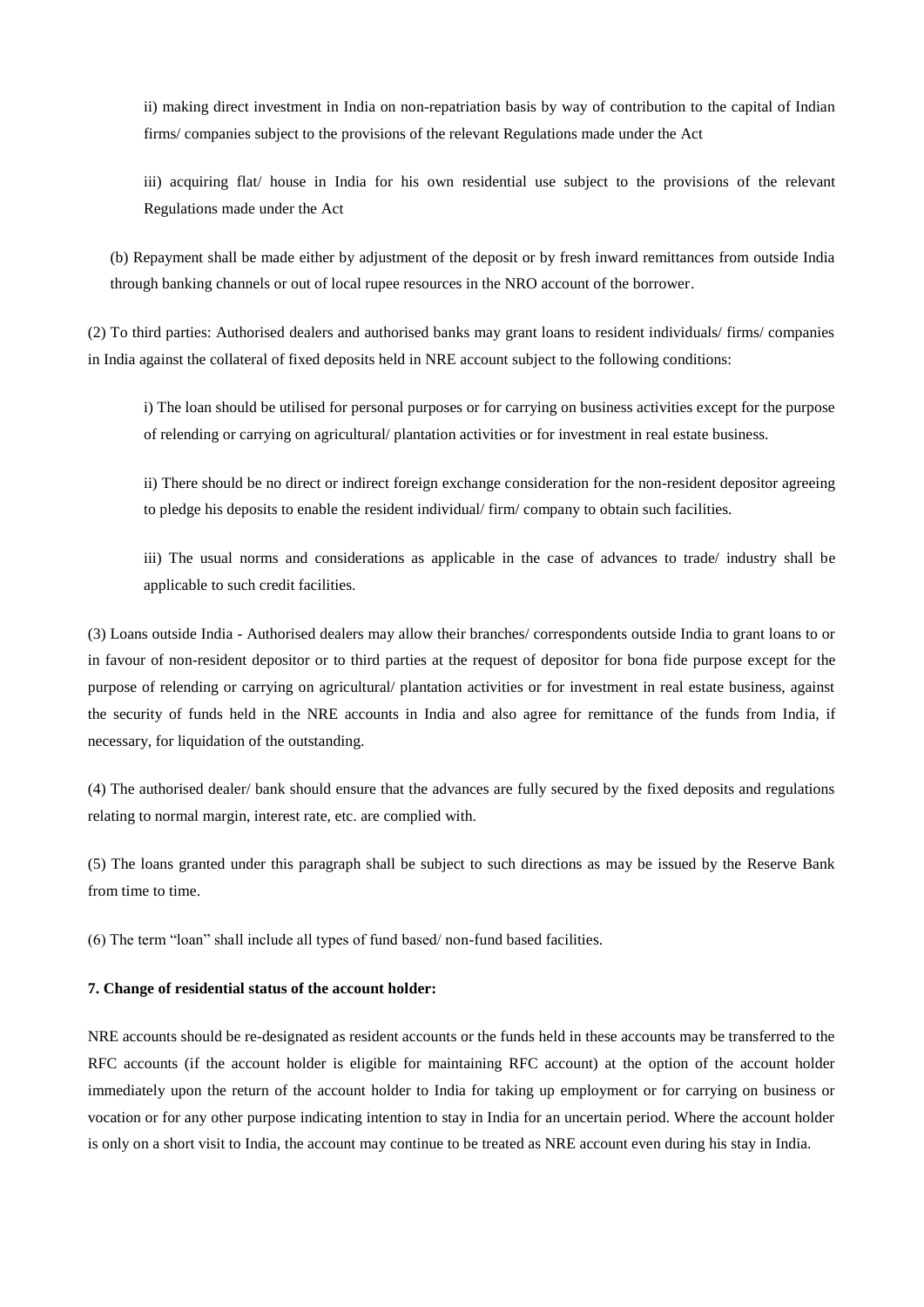#### **8. Repatriation of funds to non-resident nominee:**

Authorised dealers/ authorised banks may allow remittance of funds lying in the NRE account of the deceased account holder to his non-resident nominee.

### **9. Miscellaneous:**

(a) Joint accounts – Joint accounts may be permitted to be opened in the following cases:

i) In the names of two or more NRIs and/or PIOs

ii) With resident relative(s) on 'former or survivor' basis. However, the said resident relative shall be eligible to operate the account as a Power of Attorney holder in accordance with the extant instructions during the life time of the account holder.

*Explanation* – For the purpose of this regulation, 'relative' means relative as defined in section 2(77) of the Companies Act, 2013.

b) Opening of account during temporary visit: An account may be opened in the name of an eligible NRI or PIO during his temporary visit to India against tender of foreign currency travellers cheques or foreign currency notes and coins tendered, provided the authorised dealer is satisfied that the person has not ceased to be a non-resident.

c) Operations by Power of Attorney: Authorised dealers/ authorised banks may allow operations on an NRE account in terms of Power of Attorney or other authority granted in favour of a resident by the non-resident account holder, provided such operations are restricted to withdrawals for local payments or remittance to the account holder himself through banking channels. In cases where the account holder or a bank designated by him is eligible to make investments in India, the Power of Attorney holder may be permitted by the authorised dealers/ banks to operate the account to facilitate such investment. The resident Power of Attorney holder shall not, however, be allowed to repatriate outside India funds held in the account under any circumstances other than to the account holder himself, nor to make payment by way of gift to a resident on behalf of the account holder nor to transfer funds from the account to another NRE account.

d) Special Series of Cheques: For easy identification and quicker processing of cheques drawn on NRE accounts, authorised dealers/ banks shall issue cheque books containing a special series of cheques to their constituents holding NRE accounts.

e) Temporary overdrawings: Authorised dealers/ authorised banks may at their discretion/ commercial judgement allow for a period of not more than two weeks, overdrawings in NRE savings bank accounts, up to a limit of Rs.50,000 subject to the condition that such overdrawings together with the interest payable thereon are cleared/ repaid within the said period of two weeks, out of inward remittances through banking channels or by transfer of funds from other NRE/ FCNR(B) accounts.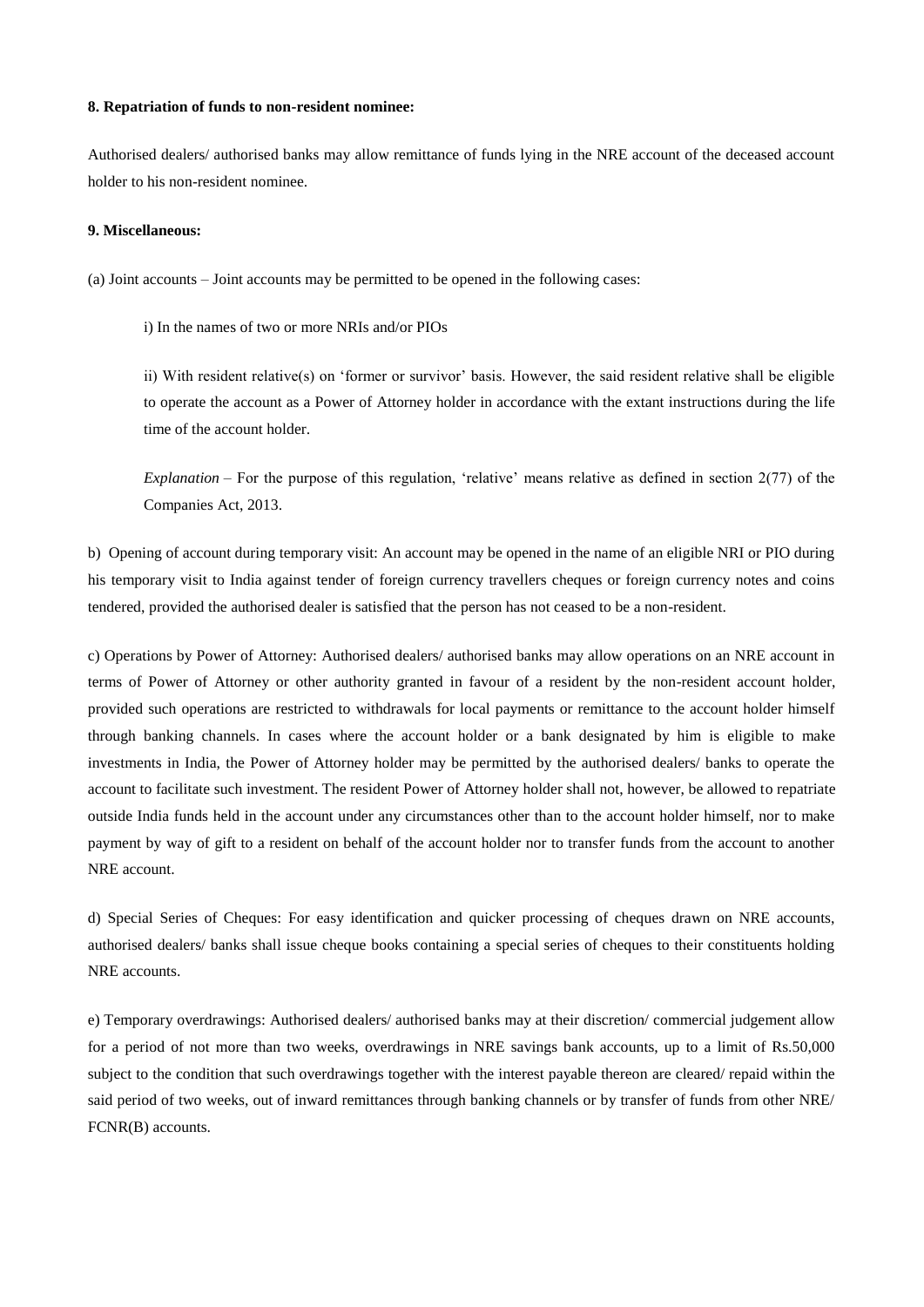f) Remittances abroad by Resident nominee: Application from a resident nominee for remittance of funds outside India for meeting the liabilities, if any, of the deceased account holder or for similar other purposes, should be forwarded to the Reserve Bank for consideration.

g) Tax Exemption: Income from interest on balances standing to the credit of NRE Accounts is exempt from Income Tax. Likewise balances held in such accounts are exempt from wealth tax.

h) Reporting: The transactions in these accounts shall be reported to the Reserve Bank in accordance with the directions issued by it from time to time.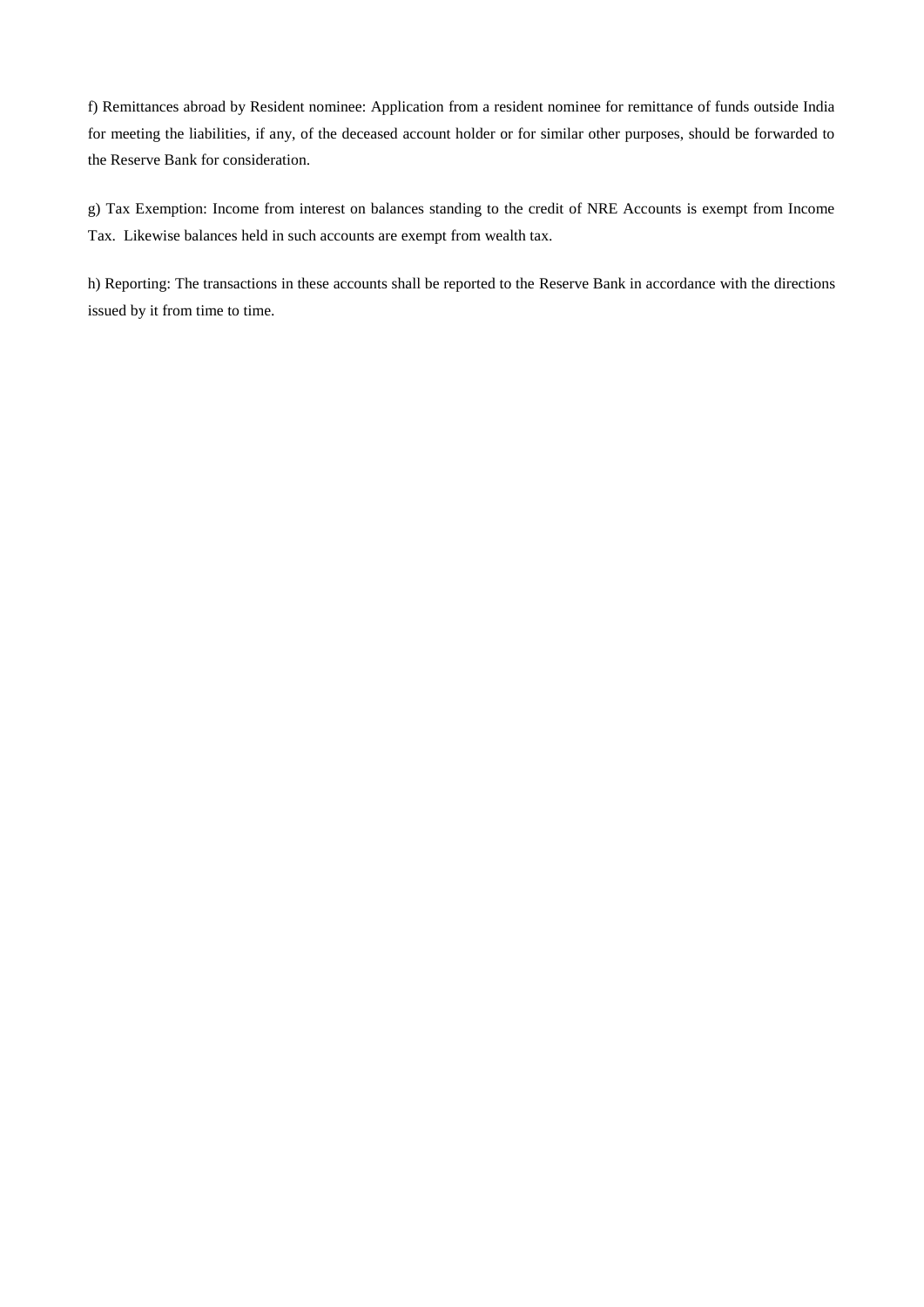### **[See Regulation 5(1) (ii)]**

### **FOREIGN CURRENCY (NON-RESIDENT) ACCOUNT (BANKS) SCHEME – FCNR (B) Account**

### **1. Eligibility:**

(a) NRIs and PIOs are eligible to open and maintain these accounts with an authorised dealer.

(b) These accounts may be opened with funds remitted from outside India through banking channels or funds received in rupees by debit to the account of a non-resident bank maintained with an authorised dealer in India or funds which are of repatriable nature in terms of the regulations made by Reserve Bank. Accounts may also be opened by transfer of funds from existing NRE/ FCNR (B) accounts.

(c) Remittances from outside India for opening of or crediting to these accounts should be made in the designated currency in which the account is desired to be opened/ maintained.

Without prejudice to this, if the remittance is received in a currency other than the designated currency (including funds received in rupees by debit to the account of a non-resident bank), it should be converted into the latter currency by the authorised dealer at the risk and cost of the remitter and account should be opened/ credited in only the designated currency.

(d) In case the depositor with any currency other than designated currency desires to place a deposit in these accounts, authorised dealers may undertake with the depositor a fully covered swap in that currency against the desired designated currency. Such a swap may also be done between two designated currencies.

**2. Designated Currencies**: Deposit of funds in the account may be accepted in such permissible currencies as may be designated by the Reserve Bank from time to time.

## **3. Type of account:**

These accounts may be opened only in the form of term deposit with maturity of such period as may be specified by the Reserve Bank from time to time.

### **4. Rate of Interest:**

The rate of interest on funds held in these deposit accounts will be in accordance with the directives issued by the Reserve Bank from time to time.

# **5. Permissible Debits/ Credits:**

All debits/ credits permissible in respect of NRE accounts as specified in Schedule 1 shall be permissible in respect of these accounts also.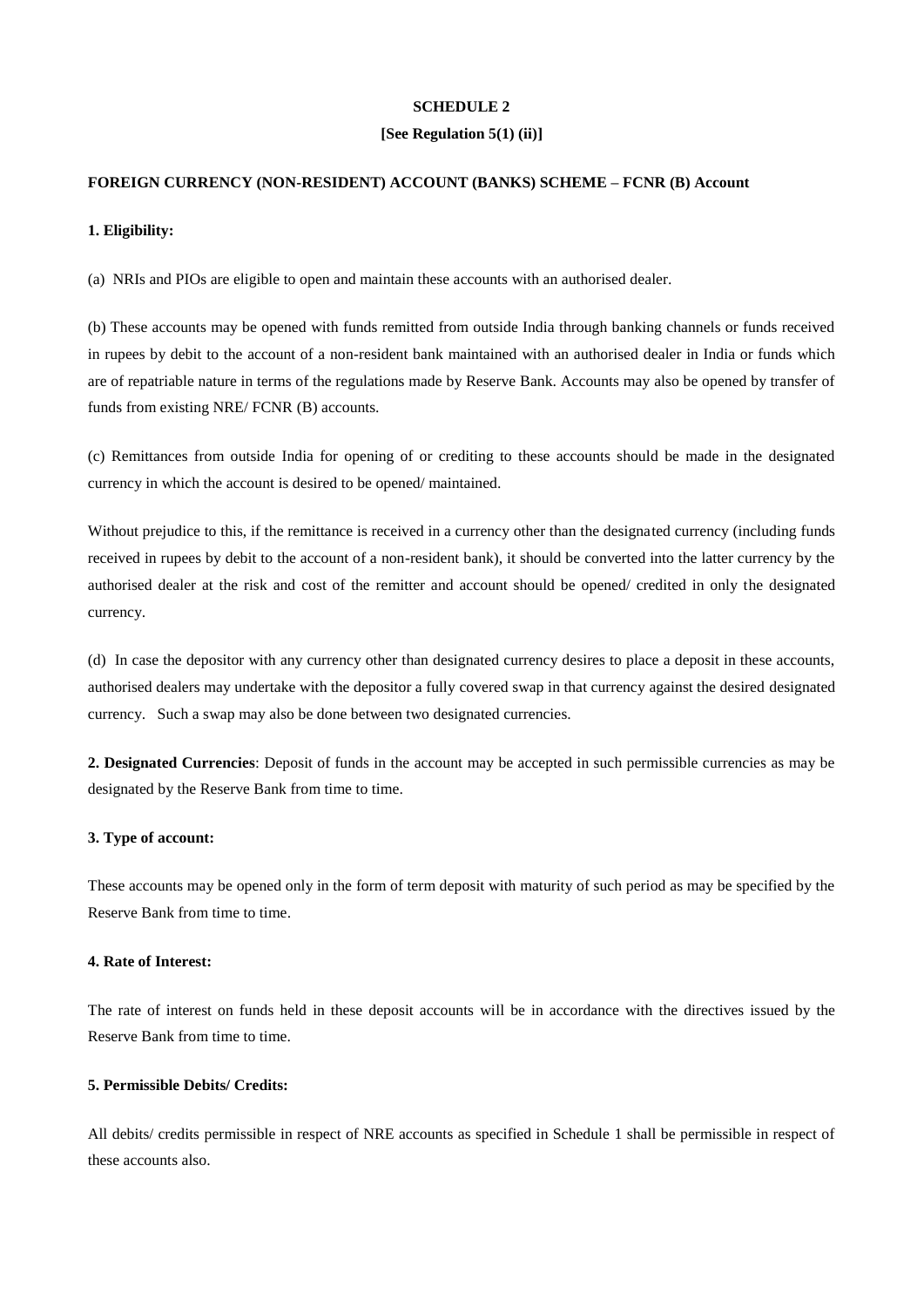#### **6. Rate for Conversion of Rupees into Designated Currencies and vice versa:**

i) Remittances received in Indian rupees for opening these accounts shall be converted by the authorised dealer into the designated foreign currency at the clean T.T. selling rate for that currency ruling on the date of conversion.

ii) For the purpose of payment in rupees, funds held in these accounts shall be converted into rupees at the authorised dealer's clean T.T. buying rate for the concerned currency ruling on the date of withdrawal.

### **7. Inland Movement of Funds:**

Any inland movement of funds for the purpose of opening these accounts as well as for repatriation outside India of balances held in these accounts will be free of inland exchange or commission for the non-resident depositors. The Authorised dealer receiving foreign currency remittances in these accounts will also, on request, pass on the foreign currency to another authorised dealer if the account has to be opened with the latter, at no extra cost to the remitter.

### **8. Manner of Payment of Interest:**

(i) Interest on balances held in these accounts may be paid half-yearly or on an annual basis as desired by the depositor.

(ii) Interest may be credited to a new FCNR (B) account or an existing/ new NRE/ NRO account in the name of the account holder, at his option.

### **9. Loans/ overdrafts against security of funds held in the account:**

(1) The terms and conditions as applicable to NRE deposits (cf. Schedule 1) in respect of loans and overdrafts in India to depositor and to third parties as also loans outside India against security of deposits, shall apply mutatis mutandis to FCNR(B) deposits.

(2) The margin requirement shall be notionally calculated on the rupee equivalent of the deposits.

#### **10. Change of residential status of the account holder:**

When an account holder becomes a person resident in India, deposits may be allowed to continue till maturity at the contracted rate of interest, if so desired by him. However, except the provisions relating to rate of interest and reserve requirements as applicable to FCNR (B) deposits, for all other purposes such deposits shall be treated as resident deposits from the date of return of the accountholder to India. Authorised dealers should convert the FCNR(B) deposits on maturity into resident rupee deposit accounts or RFC account (if the depositor is eligible to open RFC account), at the option of the accountholder and interest on the new deposit (rupee account or RFC account) shall be payable at the relevant rates applicable for such deposits.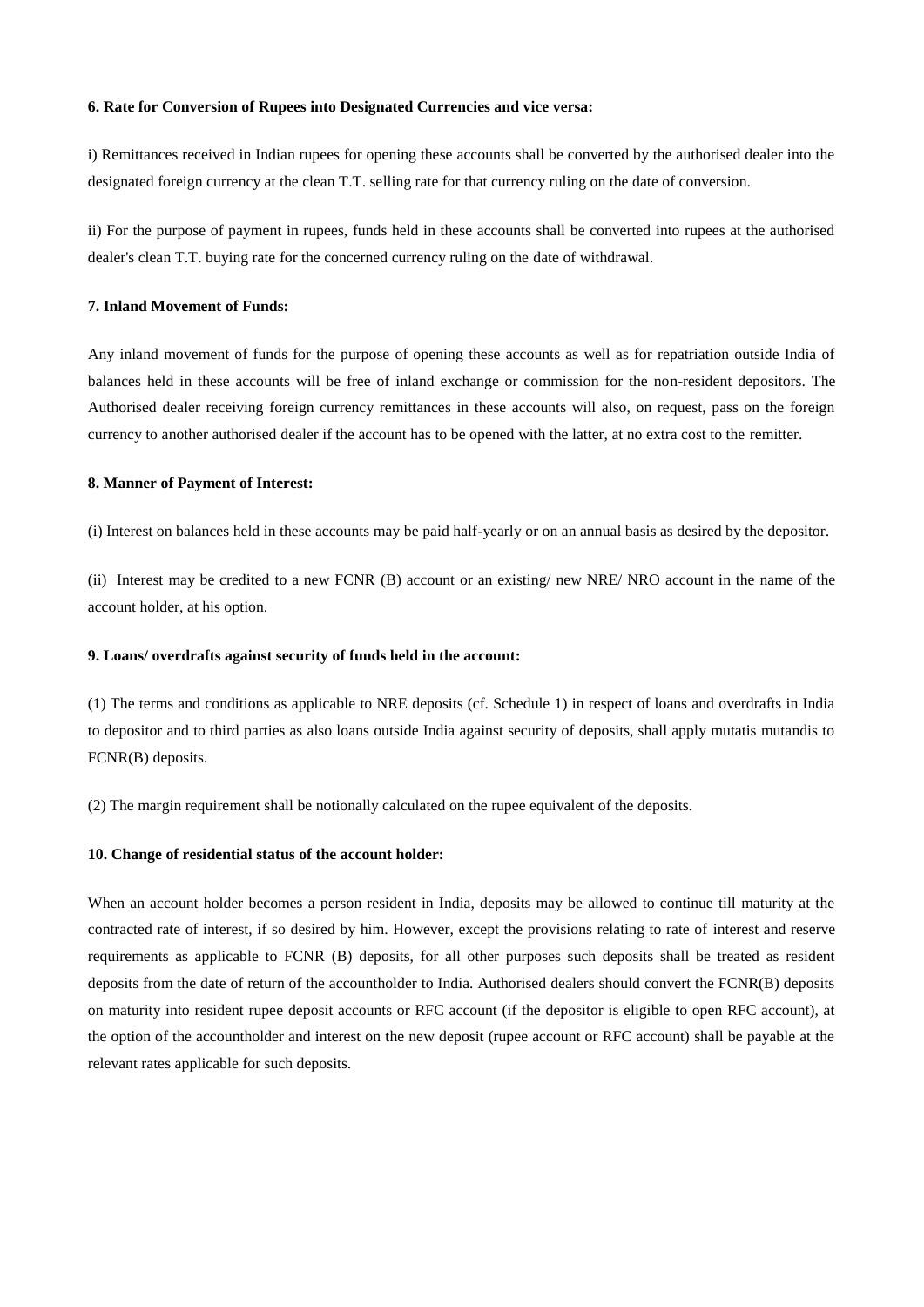# **11. Joint account, repatriation of balances, etc.:**

(1) Terms and conditions as applicable to NRE accounts (cf. Schedule 1) in respect of joint accounts, repatriation of funds, opening account during temporary visit, operation by power of attorney, loans/ overdrafts against security of funds held in accounts, shall apply mutatis mutandis to FCNR (B) accounts.

(2) Authorised dealer may permit remittance of the maturity proceeds of FCNR (B) deposits to third parties outside India, provided the transaction is specifically authorised by the account holder and the authorised dealer is satisfied about the bona fides of the transaction.

### **12. Reporting**:

The transactions in these accounts shall be reported to Reserve Bank in accordance with the directions issued by it from time to time.

# **13. Other features:**

(a) Reserve Bank will not provide exchange rate guarantee to authorised dealers for deposits of any maturity in these accounts.

(b) Lending of resources mobilised by authorised dealers under these accounts are not subject to any interest rate stipulations.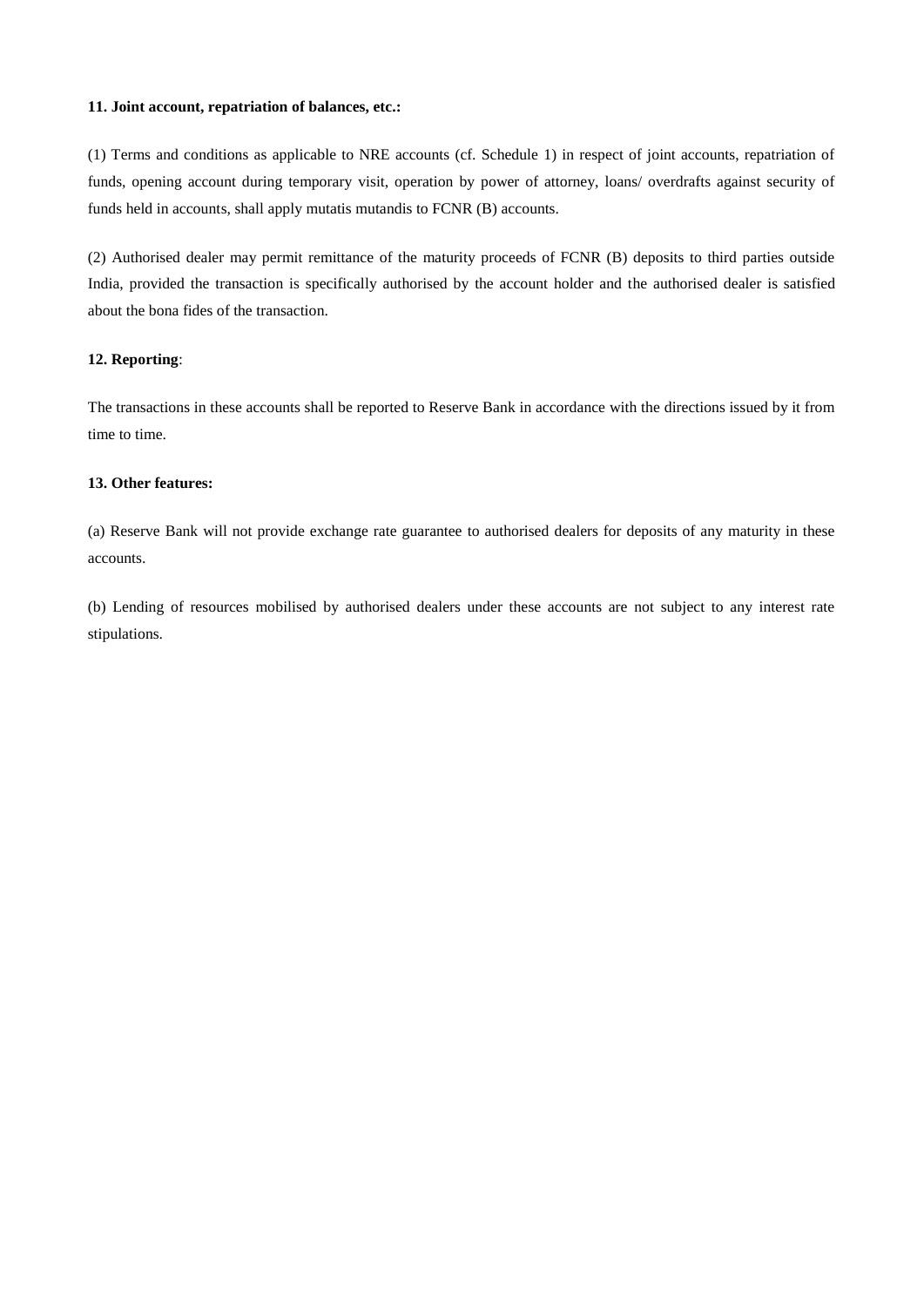### **[See Regulation 5(1) (iii)]**

### **NON-RESIDENT ORDINARY RUPEE ACCOUNT SCHEME – NRO Account**

### **1. Eligibility**

(a) Any person resident outside India may open NRO account with an authorised dealer or an authorised bank for the purpose of putting through bona fide transactions in rupees not involving any violation of the provisions of the Act, rules and regulations made thereunder.

(b) The operations on the accounts should not result in the account holder making available foreign exchange to any person resident in India against reimbursement in rupees or in any other manner.

(c) At the time of opening of the account, the account holder should furnish an undertaking to the authorised dealer/ authorised bank with whom the account is maintained that in cases of debits to the account for the purpose of investment in India and credits representing sale proceeds of investments, he will ensure that such investments/ disinvestments will be in accordance with the regulations made by Reserve Bank in this regard.

# **NOTES**:

A. Opening of accounts by individuals/ entities of Pakistan nationality/ ownership requires approval of Reserve Bank.

B. Opening of accounts by entities of Bangladesh ownership requires approval of Reserve Bank.

C. Opening of accounts by individual/s of Bangladesh nationality may be allowed by authorised dealer or authorised bank, subject to satisfying itself that the individual/s hold a valid visa and valid residential permit issued by Foreigner Registration Office (FRO)/ Foreigner Regional Registration Office (FRRO) concerned;

D. Post Offices in India may maintain savings bank accounts in the names of persons resident outside India and allow operations on these accounts subject to the same terms and conditions as are applicable to NRO accounts maintained with an authorised dealer/ authorised bank.

### **2. Types of Accounts**

NRO accounts may be opened/ maintained in the form of current, savings, recurring or fixed deposit accounts. The requirements laid down in the directives issued by Reserve Bank in regard to resident accounts shall apply to NRO accounts.

# **3. Permissible Credits/ Debits**

(A) Credits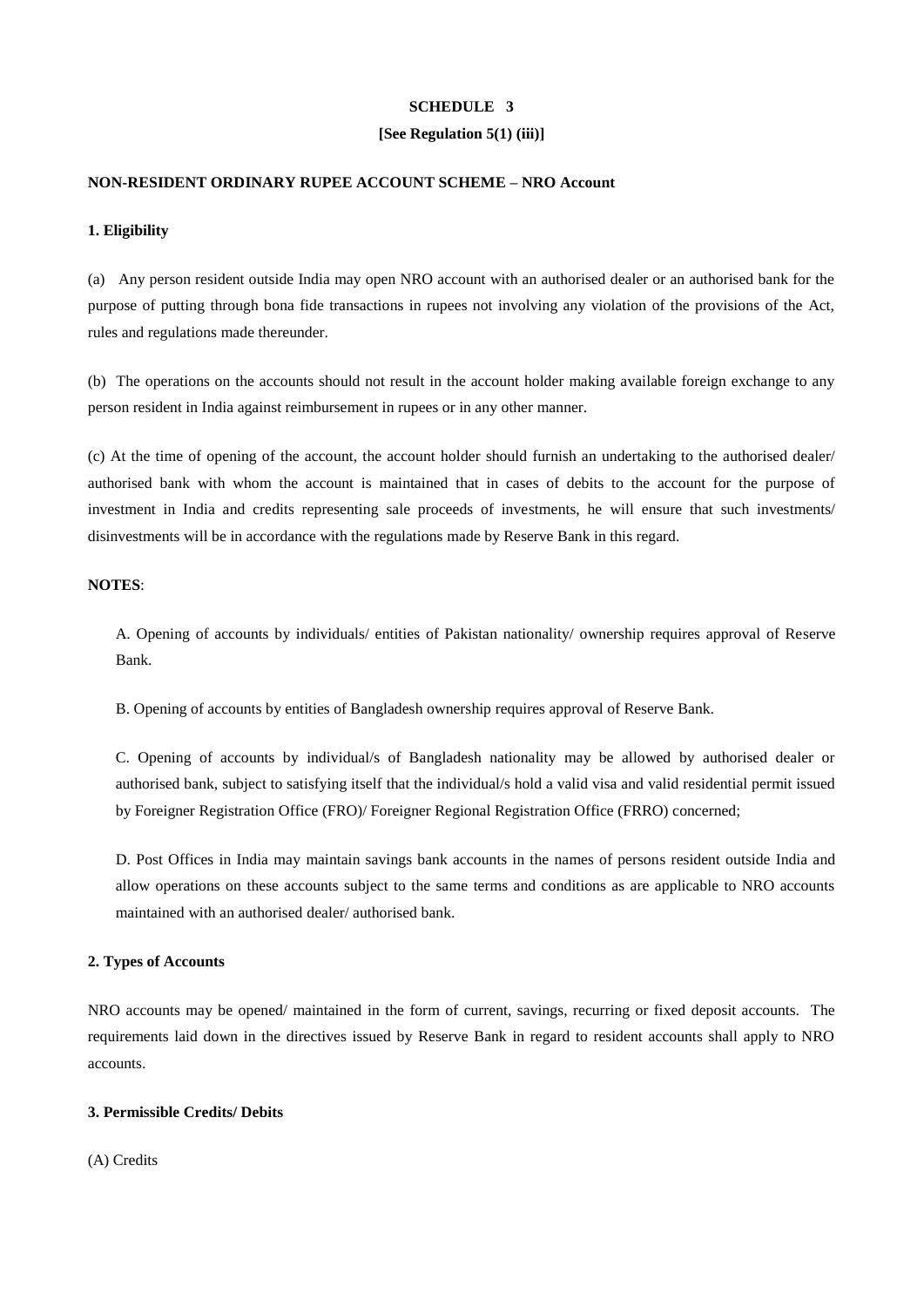(i) Proceeds of remittances received in any permitted currency from outside India through banking channels or any permitted currency tendered by the account-holder during his temporary visit to India or transfers from rupee accounts of non-resident banks.

(ii) Legitimate dues in India of the account holder.

(iii) Transfers from other NRO accounts.

(iv) Any amount received by the account holder in accordance with the rules or regulations made under the Act

(B) Debits

(i) All local payments in rupees including payments for investments subject to compliance with the relevant regulations made by the Reserve Bank.

(ii) Remittance outside India of current income in India of the account holder net of applicable taxes.

(iii) Transfers to other NRO accounts.

(iv) Settlement of charges on International Credit Cards issued by authorised dealer banks in India to NRIs or PIOs, subject to the limits for repatriation of balances held in NRO accounts specified in regulation 4(2) of Foreign Exchange Management (Remittance of Assets) Regulations, 2016.

### **4. Remittance of funds held in NRO accounts**

Balances in NRO accounts are not eligible for remittance outside India without the general or specific approval of Reserve Bank. Funds received by way of remittances from outside India in foreign exchange which have not lost their identity as remittable funds will only be considered by Reserve Bank for remittance outside India. Where an account (current/ savings) is opened by a foreign tourist visiting India, with funds remitted from outside India in a specified manner or by sale of foreign exchange brought by him to India, authorised dealers may convert the balance in the account at the time of departure of the tourist from India to foreign currency for payment to the account holder provided the account has been maintained for a period not exceeding six months and the account has not been credited with any local funds, other than interest accrued thereon.

### **5. Grant of Loans/ Overdrafts**

### *A. To Account holders*

(i) Loans to non-resident account holders may be granted in rupees against the security of fixed deposits subject to usual norms as are applicable to resident accounts, for personal purposes or for carrying on business activities except for the purpose of relending or carrying on agricultural/ plantation activity or for investment in real estate business.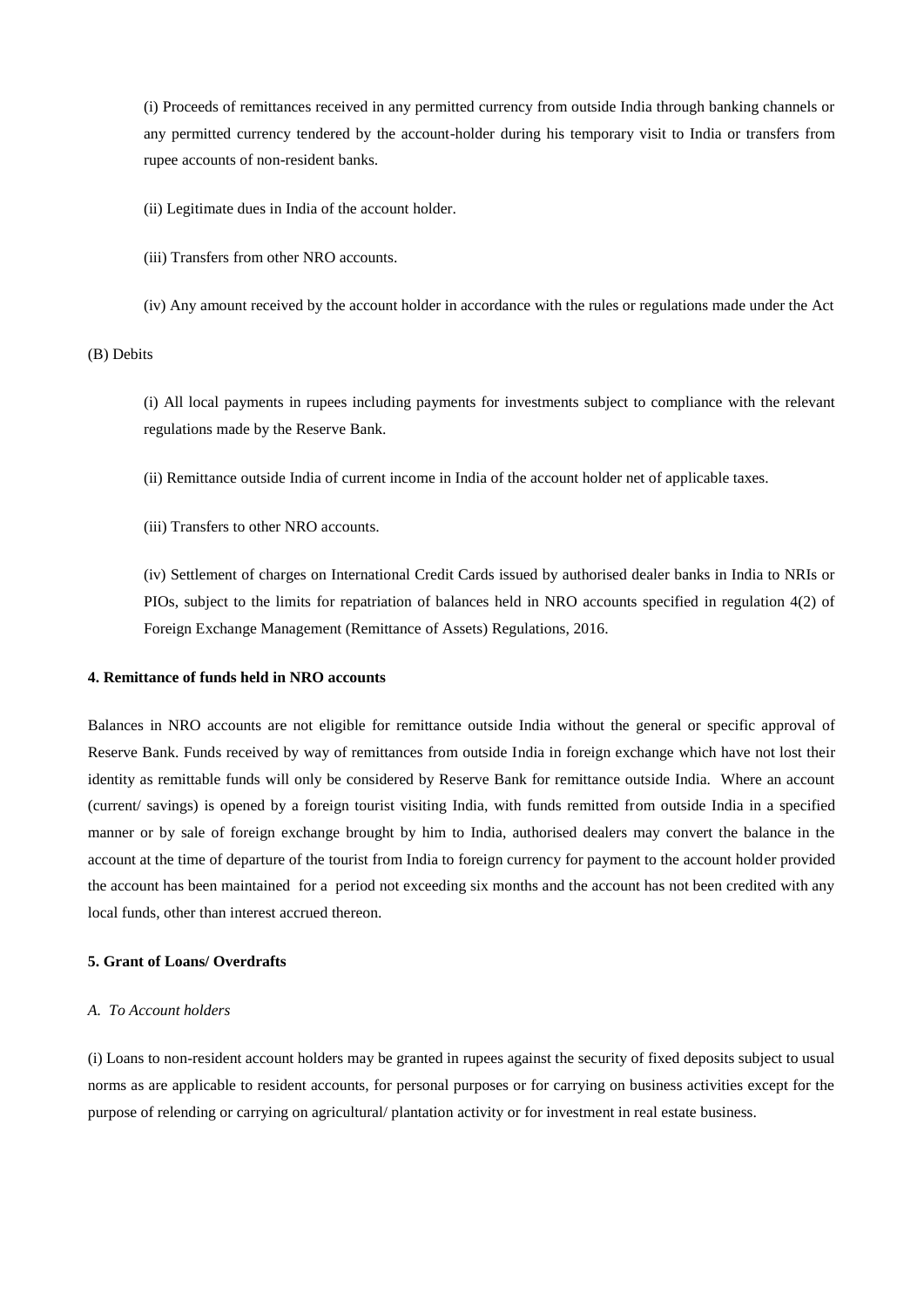(ii) Authorised dealer/ bank may permit overdraft in the account of the account holder subject to its commercial judgement and compliance with the interest rate etc. directives.

### *B. To Third parties*

Loans/ overdrafts to resident individuals/ firms/ companies in India may be granted against the security of deposits held in NRO accounts, subject to the following terms and conditions.

(i) The loans shall be utilised only for meeting borrower's personal requirements and/ or business purpose and not for carrying on agricultural/ plantation activities or real estate business, or for relending.

(ii) Regulations relating to margin and rate of interest as stipulated by Reserve Bank from time to time shall be complied with.

(iii) The usual norms and considerations as applicable in the case of advances to trade/ industry shall be applicable for such loans/ facilities.

#### **6. Treatment of Loans/ Overdrafts in the event of change in the resident status of the borrower**

In case of person who had availed of loan or overdraft facilities while resident in India and who subsequently becomes a person resident outside India, the authorised dealer may at their discretion and commercial judgement allow continuance of the loan/ overdraft facilities. In such cases, payment of interest and repayment of loan may be made by inward remittance or out of legitimate resources in India of the person concerned.

# **7. Joint Accounts**

The accounts may be held jointly with residents on 'former or survivor' basis.

NRIs and/or PIOs may hold NRO account jointly with other NRIs and/or PIOs.

#### **8. Operations by Power of Attorney**

Authorised dealers/ authorized banks may allow operations on an NRO account in terms of a Power of Attorney, provided such operations are restricted to (i) all local payments in rupees including payments for eligible investments subject to compliance with relevant regulations made by the Reserve Bank; and (ii) remittance outside India of current income in India of the non-resident individual account holder, net of applicable taxes. The resident Power of Attorney holder shall not repatriate outside India funds held in the account under any circumstances other than to the non-resident individual account holder himself nor shall make payment by way of gift to a resident on behalf of the non-resident account holder nor transfer funds from the account to another NRO account.

Any remittance outside India shall be within the ceiling as may be prescribed by the Bank from time to time and subject to tax compliance.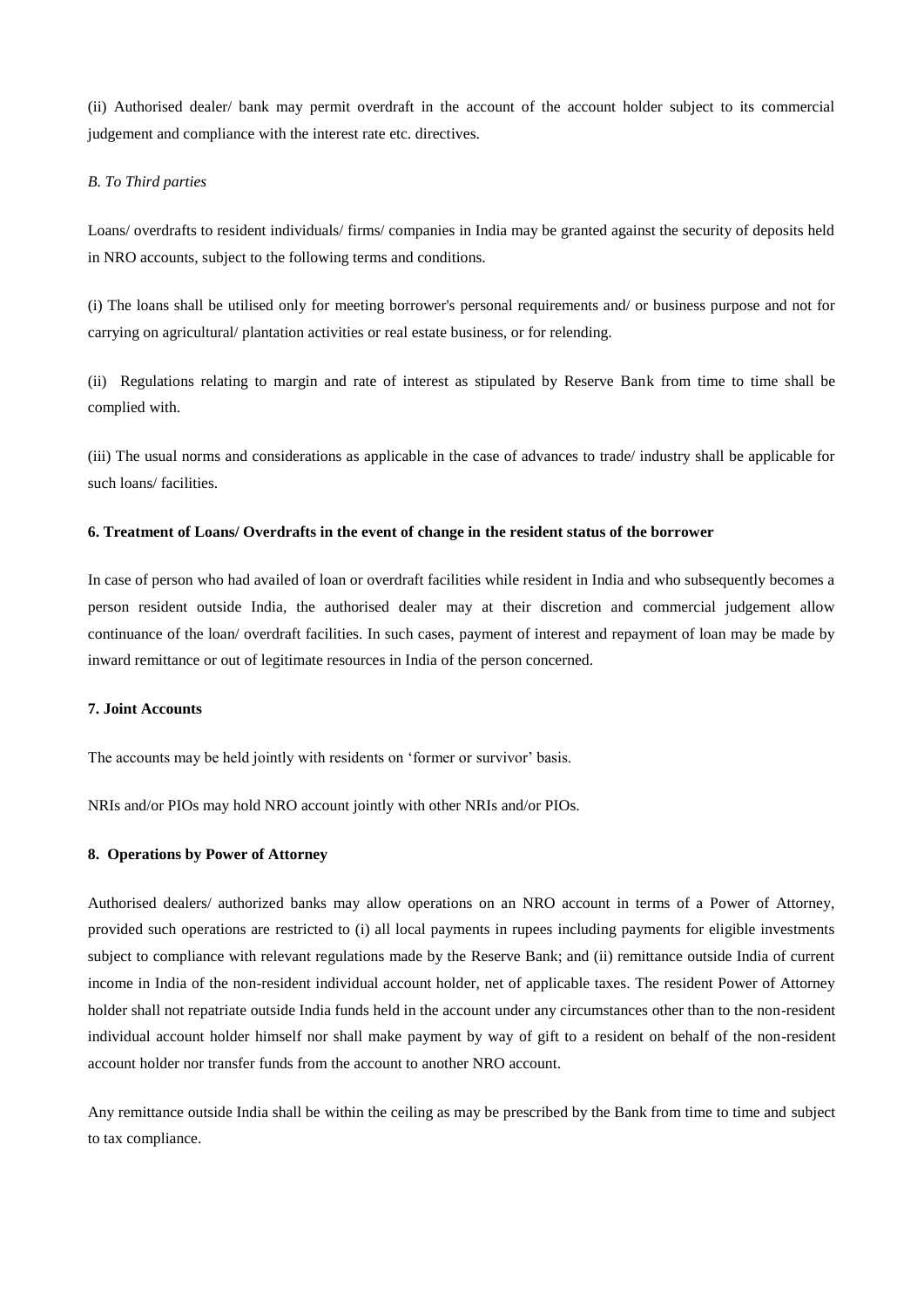#### **9. Change of Resident Status of Account holder**

#### (a) From Resident to Non-resident

When a person resident in India leaves India for a country (other than Nepal or Bhutan) for taking up employment, or for carrying on business or vocation outside India or for any other purpose indicating his intention to stay outside India for an uncertain period, his existing account should be designated as a Non-Resident (Ordinary) account.

## (b) From Non-resident to Resident

NRO accounts may be designated as resident rupee accounts on the return of the account holder to India for taking up employment, or for carrying on business or vocation or for any other purpose indicating his intention to stay in India for an uncertain period. Where the account holder is only on a temporary visit to India, the account should continue to be treated as non-resident during such visit.

### **10. Payment of funds to Non-resident Nominee**

The amount due/ payable to non-resident nominee from the account of a deceased account holder, shall be credited to NRO account of the nominee with an authorised dealer/ authorised bank in India.

# **11. Reporting of transactions**

(i) The transaction in the account which may appear to represent reimbursement in rupees against foreign exchange made available to a person resident in India other than authorised dealer, as well as any other transaction of suspicious nature, should be reported to Reserve Bank.

(ii) The transactions in these accounts shall be reported to the Reserve Bank in accordance with the directions issued by it from time to time.

(iii) The accounts opened by an authorised dealer or an authorised bank in respect of individual/s of Bangladesh nationality shall be reported by the authorised dealer/ authorised bank branch to its Head Office and the Head Office of such authorised dealer/ authorised bank shall forward a quarterly report containing details of Name of the Individual(s), Passport Number, Issuing Country/State, Name of the FRO/ FRRO, Date of issue of Residential Permit and validity thereof, to the Ministry of Home Affairs (Foreigners Division) on Quarterly basis".

Explanation: 'Quarterly basis' means, quarter as at end of March/ June/ September and December of every year.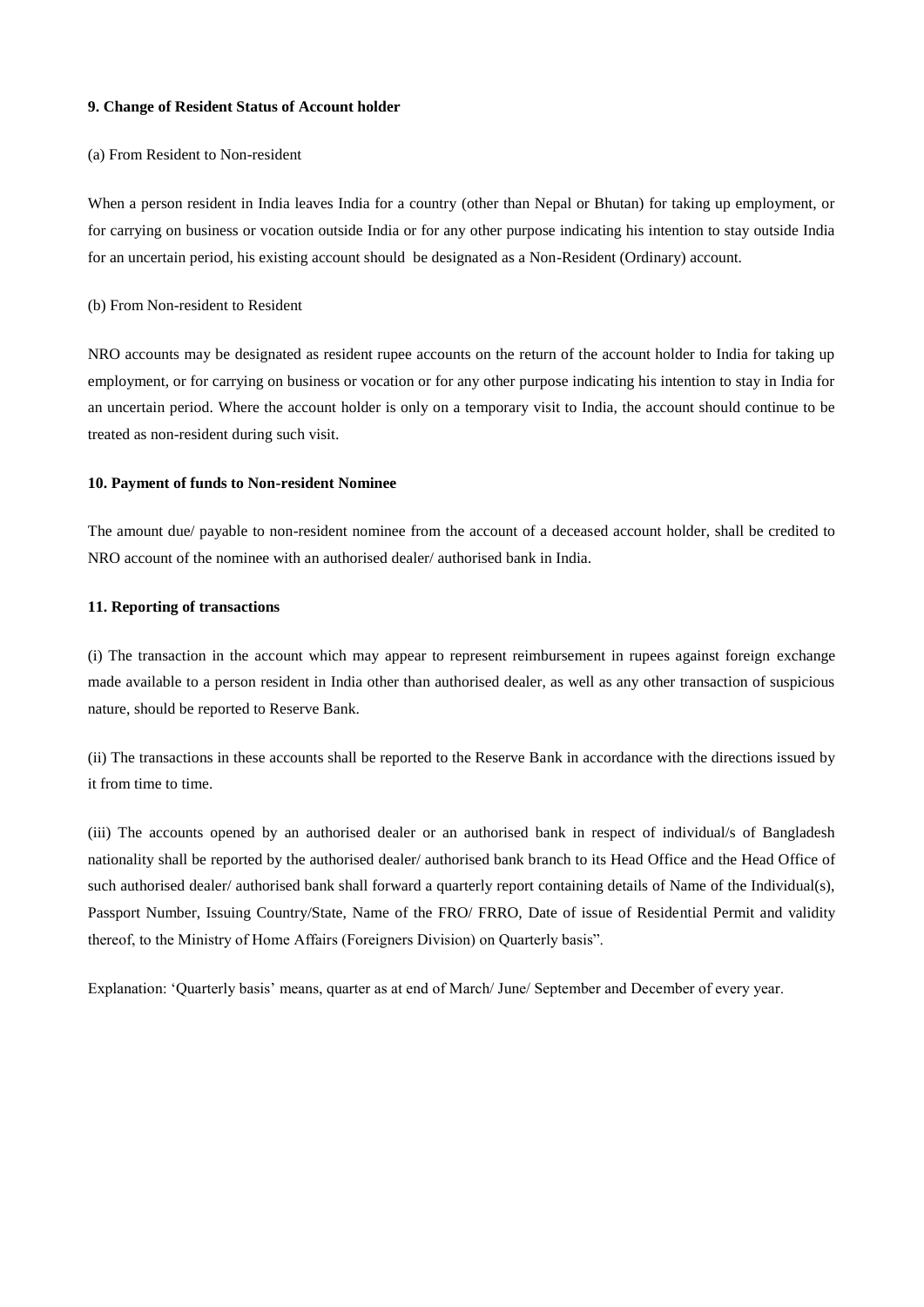### **[See Regulation 5(4)]**

#### **Special Non-Resident Rupee Account - SNRR account**

- 1. Any person resident outside India, having a business interest in India, may open Special Non-Resident Rupee Account (SNRR account) with an authorised dealer for the purpose of putting through bona fide transactions in rupees, not involving any violation of the provisions of the Act, rules and regulations made thereunder.
- 2. The SNRR account should carry the nomenclature of the specific business for which it is in operation.
- 3. The operations in the SNRR account should not result in the account holder making available foreign exchange to any person resident in India against reimbursement in rupees or in any other manner.
- 4. The SNRR account shall not bear any interest.
- 5. The debits and credits in the SNRR account should be specific/ incidental to the business proposed to be done by the account holder.
- 6. Authorised dealers should ensure that the balances are commensurate with the business operations of the account holder.
- 7. All the operations in the SNRR account should be in accordance with the provisions of the Act, rules and regulations made thereunder.
- 8. The tenure of the SNRR account should be concurrent to the tenure of the contract/ period of operation/ the business of the account holder and in no case should exceed seven years. No operations are permissible in the account after seven years from the date of opening of the account.
- 9. The balances in the SNRR account shall be eligible for repatriation.
- 10. Transfers from any NRO account to the SNRR account are prohibited.
- 11. All transactions in the SNRR account will be subject to payment of applicable taxes in India.
- 12. SNRR account may be designated as resident rupee account on the account holder becoming a resident.
- 13. The amount due/ payable to non-resident nominee from the account of a deceased account holder, shall be credited to NRO account of the nominee with an authorised dealer/ authorised bank in India.
- 14. The transactions in the SNRR accounts shall be reported to the Reserve Bank in accordance with the directions issued by it from time to time.
- 15. Opening of SNRR accounts by Pakistan and Bangladesh nationals and entities incorporated in Pakistan and Bangladesh requires prior approval of Reserve Bank.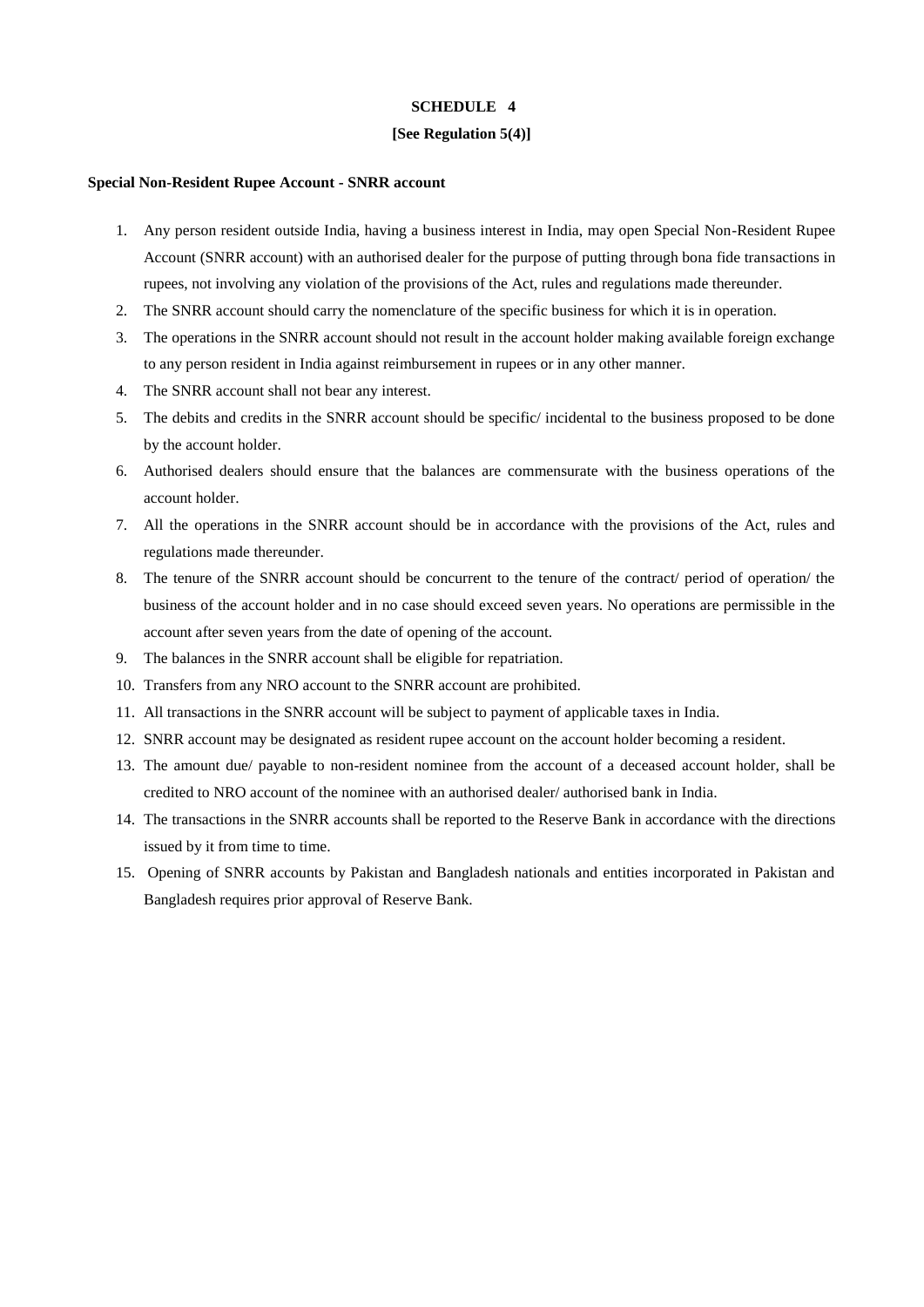# **Schedule 5**

# **(See Regulation 5(5))**

# **Terms and conditions for opening of Escrow Account**

An Escrow account in INR can be opened jointly and severally with an Authorised Dealer in India as an Escrow Agent in the following cases subject to the terms and conditions specified in this schedule.

- 1. By non-resident corporates for acquisition/ transfer of shares/ convertible debentures through open offers/ delisting/ exit offers.
	- a. Permitted Credits in the Escrow account are:
		- i. Foreign Inward remittance through banking channels
	- b. Permitted debits in the Escrow account are:
		- i. As per SEBI (SAST) Regulations or any other regulations issued by the Security Exchange Board of India (SEBI).
	- c. The resident mandatee empowered by the overseas acquirer for this purpose, may operate the Escrow account in accordance with SEBI (SAST) Regulations or any other regulations issued by the SEBI.
	- d. The Escrow account shall be closed immediately after completing the requirements as outlined above.
- 2. By resident and non-resident acquirers for acquisition/ transfer of shares
	- a. Permitted Credits in the Escrow account are:
		- i. Foreign Inward remittance through banking channels;
		- ii. Receipt of rupee consideration through banking channels by the resident acquirer of shares who proposes to acquire from non-resident holders by way of transfer.
	- b. Permitted debits in the Escrow account are:
		- i. Remittance of consideration for issue/ transfer of shares directly into the bank account of the beneficiary (issuer in India or transferor of shares in India or abroad);
		- ii. Remittance of consideration for refund to the initial remitter of funds in case of failure/ non-materialisation of FDI transaction for which the Escrow account was opened.
	- c. The securities kept/ linked with the Escrow account may be linked with demat account maintained with SEBI authorised Depositary Participants as Escrow agents.
	- d. The Escrow account shall remain operational for a maximum period of six months only and the account shall be closed immediately after completing the requirements as outlined above or on completion of six months from the date of opening of such account, whichever is earlier. In case the Escrow account is required to be maintained beyond six months, specific permission from the Reserve Bank has to be sought.
	- e. Notwithstanding what has been stated in paragraph d. above, in case of transfer of shares between a resident buyer and a non-resident seller or vice-versa, if so agreed between the buyer and the seller, an escrow arrangement may be made between the buyer and the seller for an amount not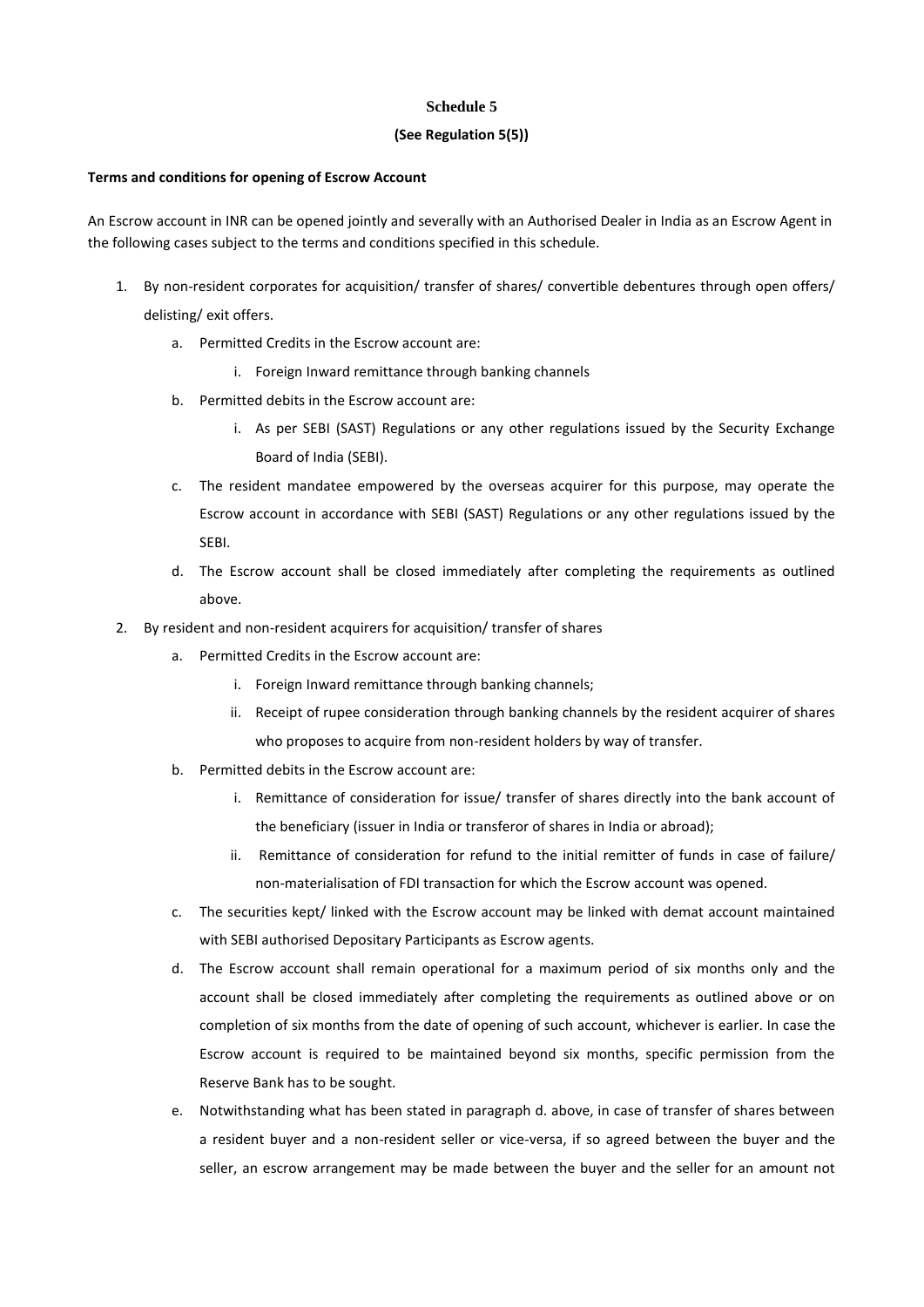more than twenty five per cent of the total consideration for a period not exceeding eighteen months from the date of the transfer agreement.

- 3. Acquisition/ transfer shall be in accordance with the provisions of Foreign Exchange Management (Transfer or Issue of Security by a person resident Outside India) Regulation 2000, as amended from time to time and Security Exchange Board of India (Substantial Acquisition of Shares and Takeover) Regulations, 1997 [SEBI (SAST) Regulations] or any other regulations issued by the SEBI.
- 4. The Escrow account shall be non-interest bearing.
- 5. No fund or non-fund based facilities would be permitted against the balances in the Escrow account.
- 6. Requirement of compliance with KYC guidelines issued by the Reserve Bank shall rest with the Authorised Dealer.
- 7. Balance in the Escrow account, if any, may be repatriated at the then prevailing exchange rate (i.e., the exchange rate risk will be borne by the person resident outside India acquiring the shares), after all the formalities in respect of the said acquisition are completed.
- 8. In cases, where proposed acquisition/ transfer does not materialise, the authorised dealer may allow repatriation/ refund of the entire amount lying to the credit of the Escrow account on being satisfied with the bonafides of such remittances.
- 9. For the purpose of FDI reporting, date of transfer of funds into the bank account of the issuer or transferor of shares, as the case may be, shall be the relevant date of remittance.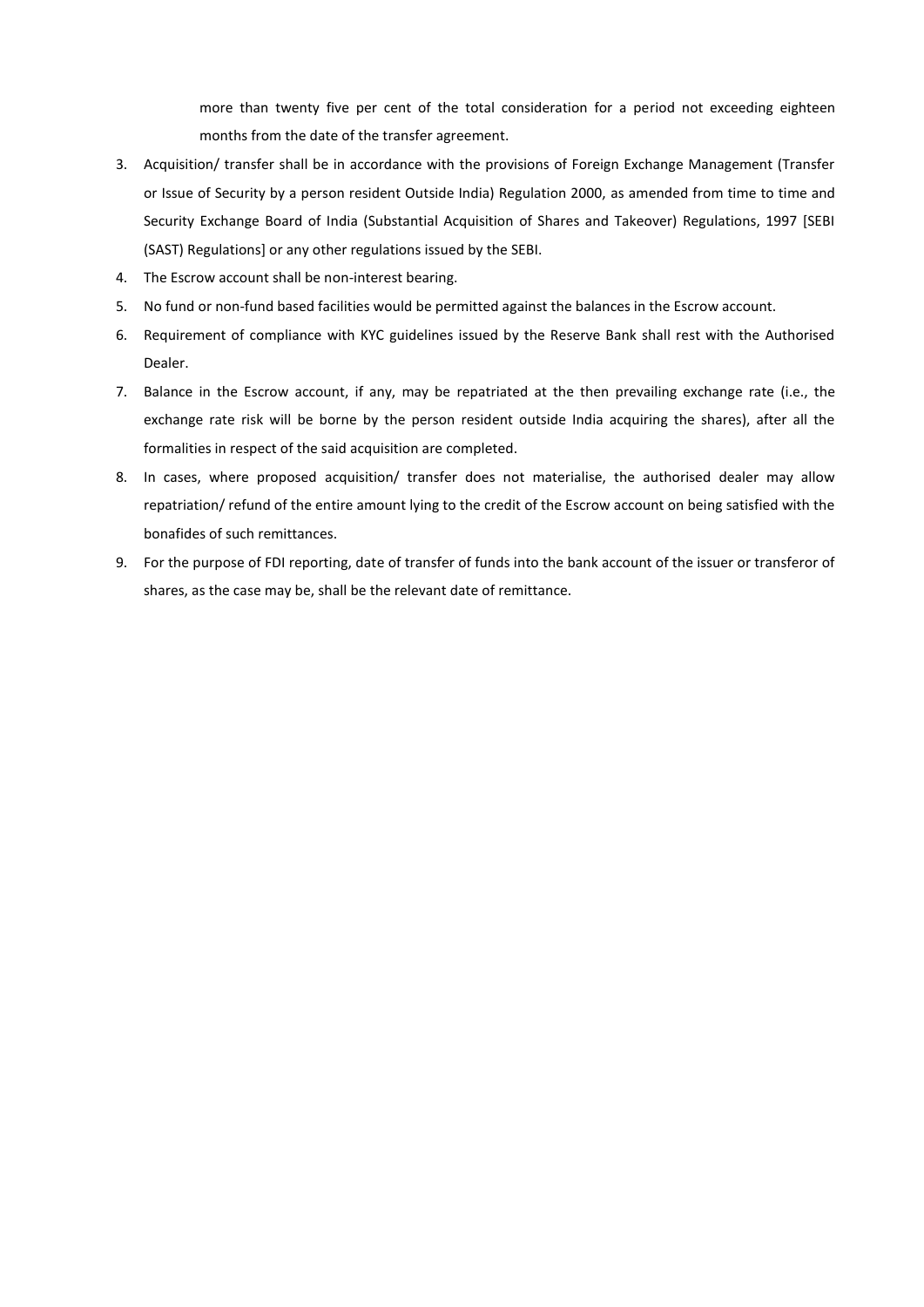#### **[See Regulation 6(1)]**

**Acceptance of deposits by a company incorporated in India (including a non-banking finance company registered with Reserve Bank) on repatriation basis from a Non-resident Indian (NRI) or a Person of Indian origin (PIO)**

A company incorporated in India (including a non-banking finance company registered with the Reserve Bank) may accept deposits from NRIs or PIOs, on repatriation basis subject to the following conditions.

i) The deposits are received under a public deposit scheme.

ii) If the deposit accepting company is a non-banking finance company, it should be registered with the Reserve Bank and should have obtained the required credit rating as stipulated under the guidelines issued by Reserve Bank for such companies.

iii) The amount representing the deposit is received by inward remittance from outside India through banking channels or by debit to the NRE or FCNR (B) Account maintained with an authorised dealer/ authorised bank in India.

iv) If the deposit accepting company is a non-banking finance company, the rate of interest payable on deposits shall be in conformity with the guidelines/ directions issued by Reserve Bank for such companies. In other cases the rate of interest payable on deposits shall not exceed the ceiling rate prescribed from time to time under the Companies (Acceptance of Deposit) Rules, 2014.

v) The maturity period of deposits shall not exceed 3 years.

vi) The company accepting the deposits shall comply with the provisions of any other law, rules, regulations, orders issued by the Government of India or any other competent authority, as are applicable to it in regard to acceptance of deposits.

vii) The amount of aggregate deposits accepted by the company shall not exceed 35% of its net owned funds.

viii) The payment of interest net of taxes may be made by the company to the depositor by remittance through an authorised dealer or by credit to the depositor's NRE/ FCNR(B)/ NRO/ account as desired by him.

ix) The amount of deposits so collected shall not be utilised by the company for re-lending (not applicable to a Non-Banking Finance Company) or for undertaking agricultural/ plantation activities or real estate business or for investing in any other concern, firm or a company engaged in or proposing to engage in agricultural/ plantation activities or real estate business.

x) The repayment of the deposit may be made by the company to the depositor by remittance from India through an authorised dealer or by credit to the depositor's NRE/ FCNR(B) account maintained with an authorised dealer in India, provided the depositor continues to be a non resident at the time of repayment. While applying to the authorised dealer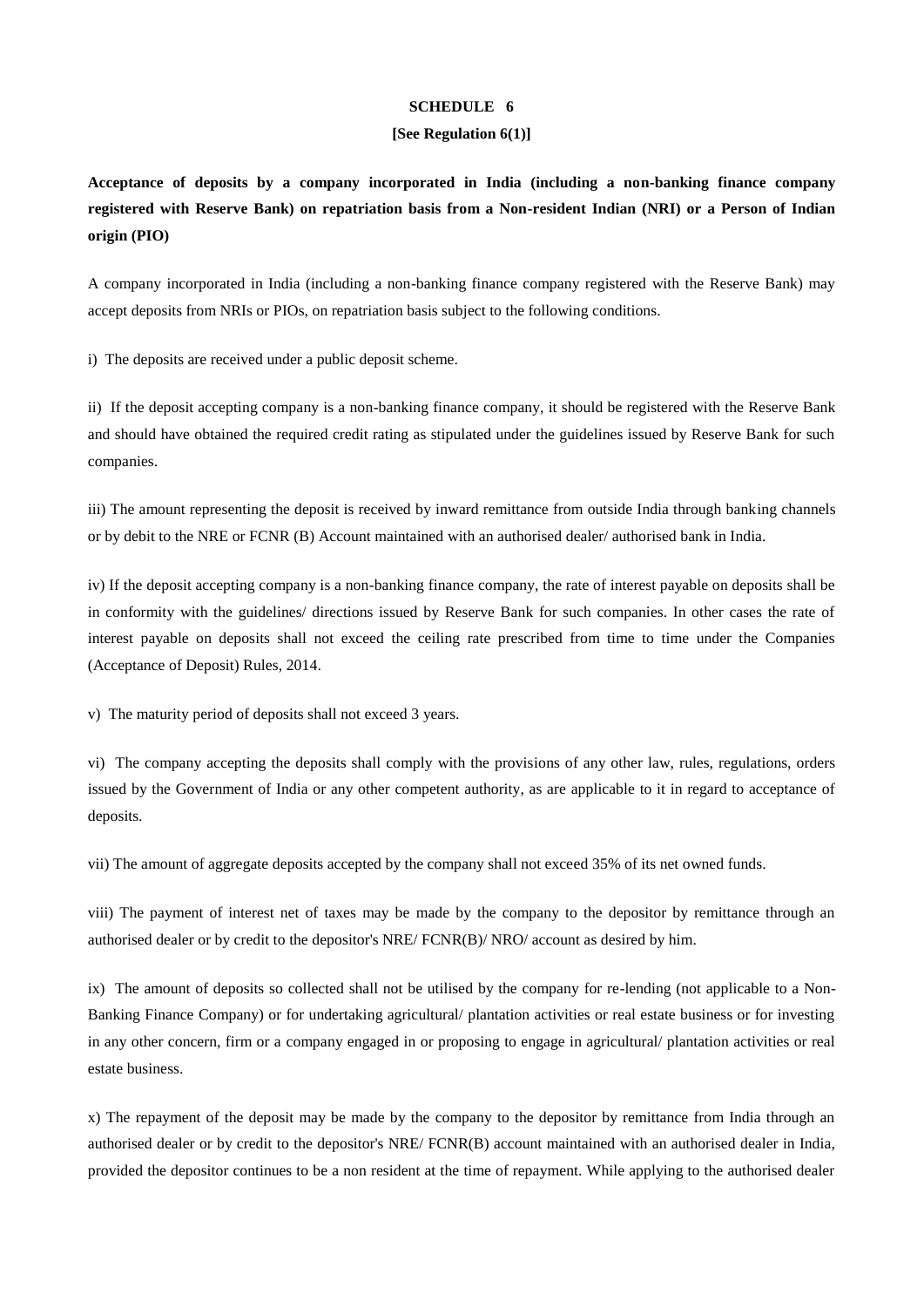for remittance of maturity proceeds of deposit or credit thereof to NRE/ FCNR(B) account, the company should certify that the amount of deposit was received either by inward remittance from outside India through banking channels or by debit to the depositor's NRE/ FCNR(B) account, as the case may be.

xi) The amount representing repayment of deposit may also be credited to the depositor's NRO account, at the depositor's option.